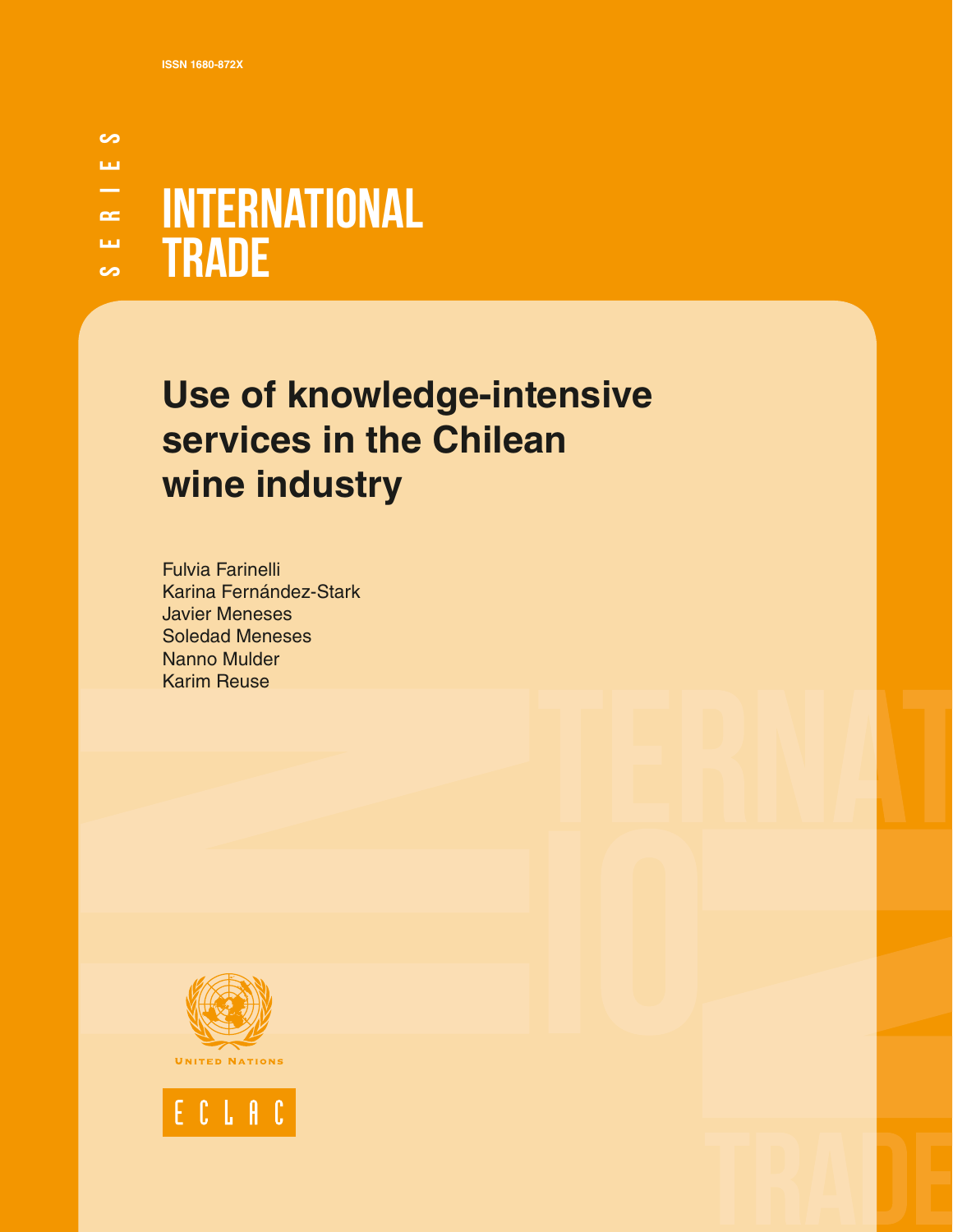**136**

### ပ ш -**INTERNATIONAL**  $\sim$ ш **TRADE** <u>တ</u>

# **Use of knowledge-intensive services in the Chilean wine industry**

Fulvia Farinelli Karina Fernández-Stark Javier Meneses Soledad Meneses Nanno Mulder Karim Reuse



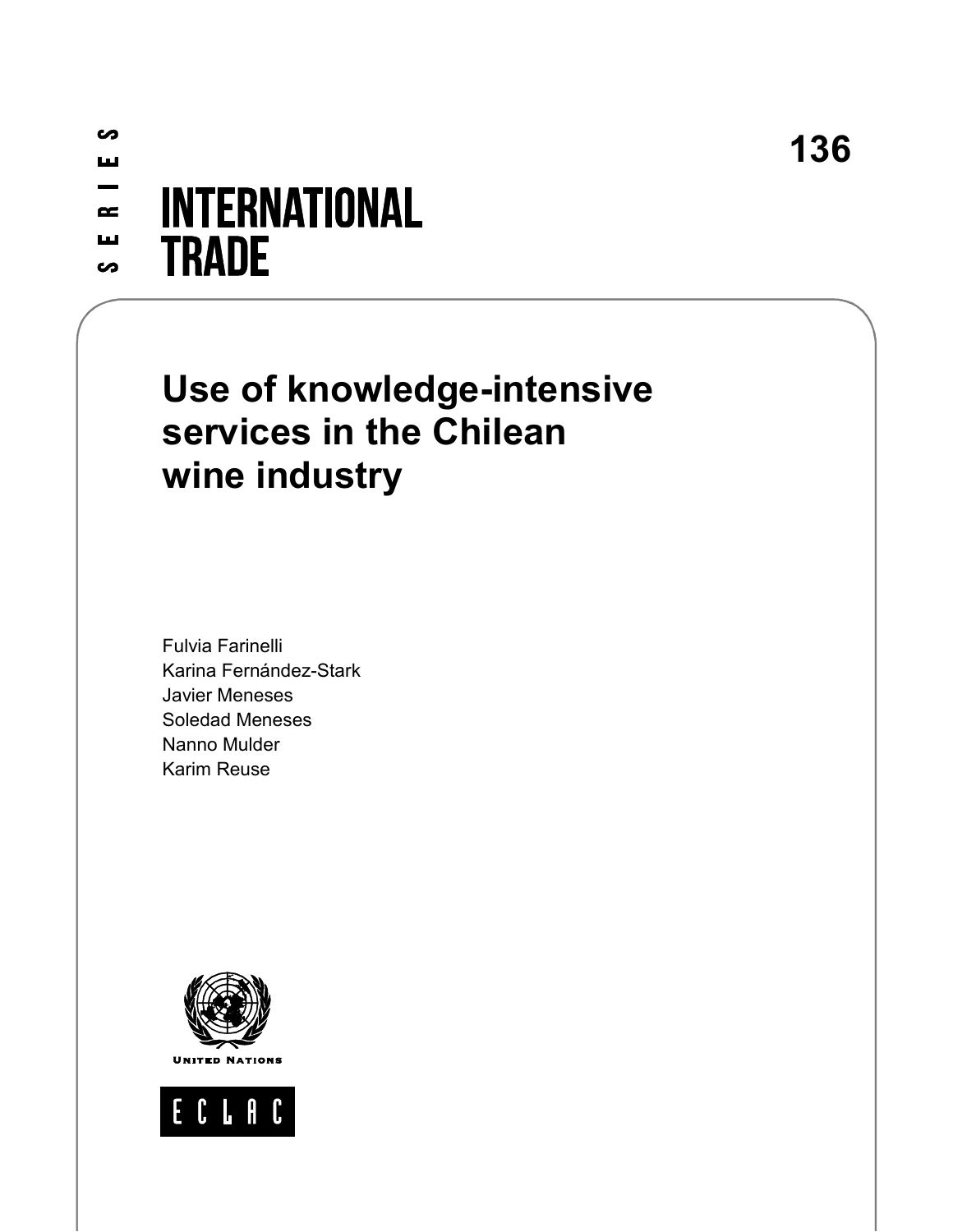This document has been prepared by Fulvia Farinelli, of the United Nations Conference on Trade and Development (UNCTAD), Karina Fernández-Stark of Duke University, Global Value Chains Center, Soledad Meneses and Karim Reuse, of the National Oenologists Association of Chile (ANIAE) and Javier Meneses and Nanno Mulder, of the Division of International Trade and Integration, of the Economic Commission for Latin America and the Caribbean (ECLAC).

The authors thank the National Oenoligists Association of Chile ([on line] www.enologo.cl) and its members for their support for this study, and for their participation in the survey, as well as Jorge Katz and Ximena Olmos for their advice.

The views expressed in this document, which has been reproduced without formal editing, are those of the authors and do not necessarily reflect the views of the Organization.

United Nations publication ISSN: 1680-872X (electronic version) ISSN: 1680-869X (print version) LC/TS.2017/147 Distribution: Limited Copyright © United Nations, December 2017. All rights reserved Printed at United Nations, Santiago S.17-01226

Applications for authorization to reproduce this work in whole or in part should be sent to the Economic Commission for Latin America and the Caribbean (ECLAC), Publications and Web Services Division, publicaciones@cepal.org. Member States and their governmental institutions may reproduce this work without prior authorization, but are requested to mention the source and to inform ECLAC of such reproduction.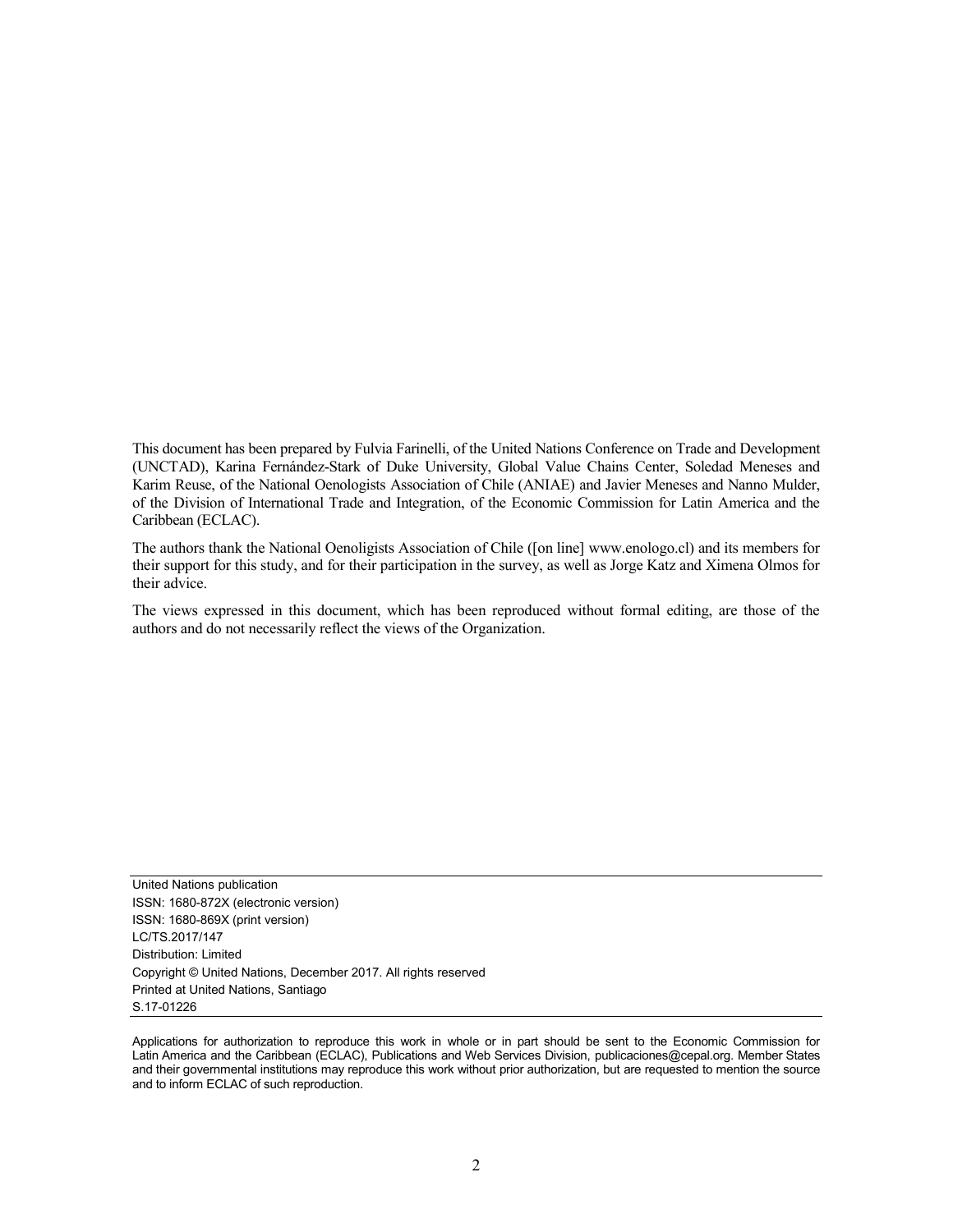# **Contents**

| L    |                                                                                                                                                 |  |
|------|-------------------------------------------------------------------------------------------------------------------------------------------------|--|
| II.  | $\mathbf{A}$ .<br>B.<br>C.<br>D.<br>Е.<br>$F_{\rm c}$<br>G.                                                                                     |  |
| III. |                                                                                                                                                 |  |
| IV.  | Use of knowledge intensive services in the Chilean wine industry: a survey 19<br>A.<br>B.<br>$\mathcal{C}$ .<br>1.<br>$2_{-}$<br>3.<br>4.<br>5. |  |
| V.   |                                                                                                                                                 |  |
|      |                                                                                                                                                 |  |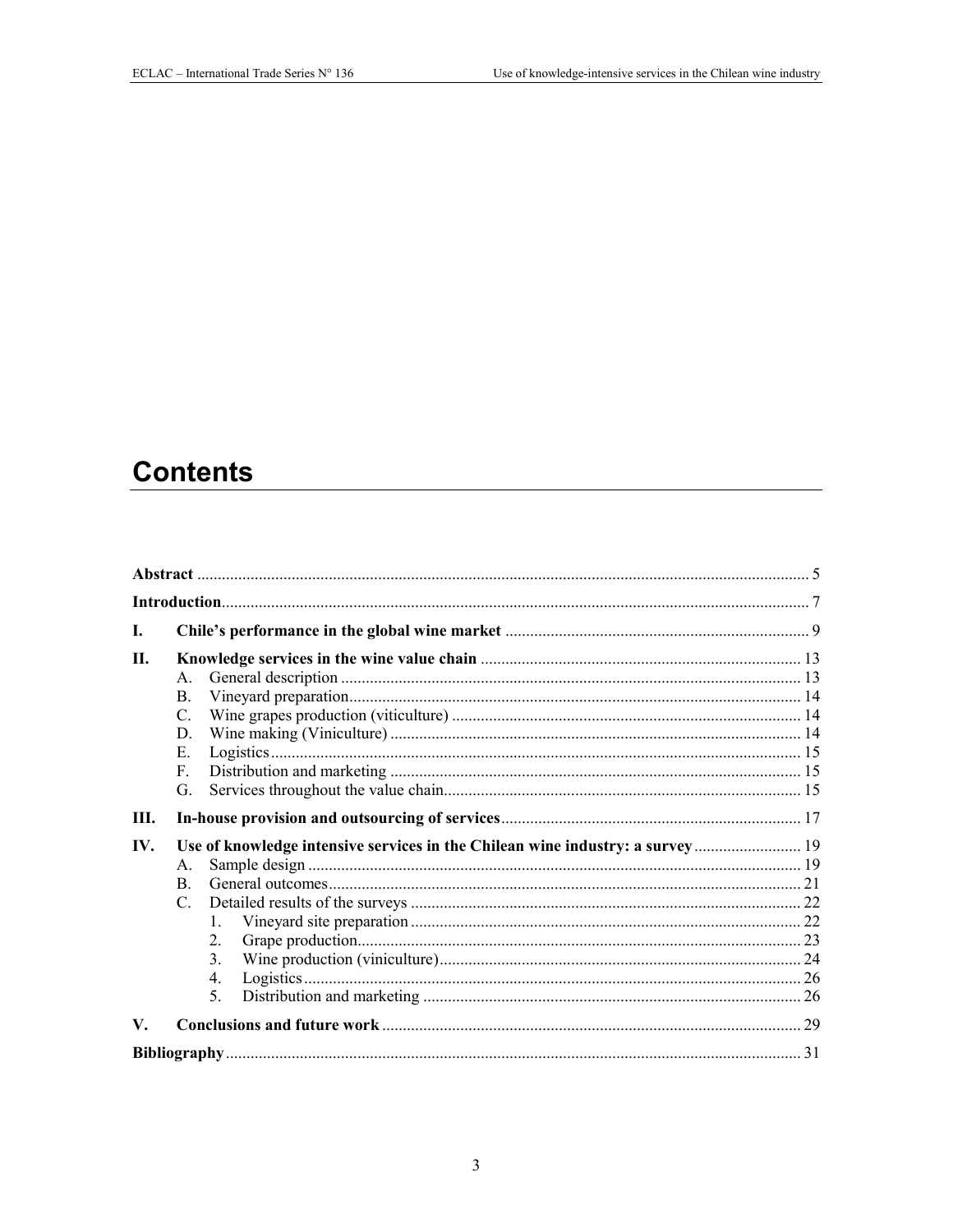| Annex 2        |                                                                                           |  |
|----------------|-------------------------------------------------------------------------------------------|--|
|                |                                                                                           |  |
| <b>Table</b>   |                                                                                           |  |
| Table 1        |                                                                                           |  |
| <b>Figures</b> |                                                                                           |  |
| Figure 1       |                                                                                           |  |
| Figure 2       | Share of in-house, full and partially outsourced services by segment of the value chain21 |  |
| Figure 3       | Share of (full or partially) outsourced services by company size                          |  |
|                |                                                                                           |  |
| Figure 4       |                                                                                           |  |
| Figure 5       |                                                                                           |  |
| Figure 6       |                                                                                           |  |
| Figure 7       |                                                                                           |  |
| Figure 8       |                                                                                           |  |
|                |                                                                                           |  |

### **Diagrams**

| Diagram |  |  |
|---------|--|--|
|---------|--|--|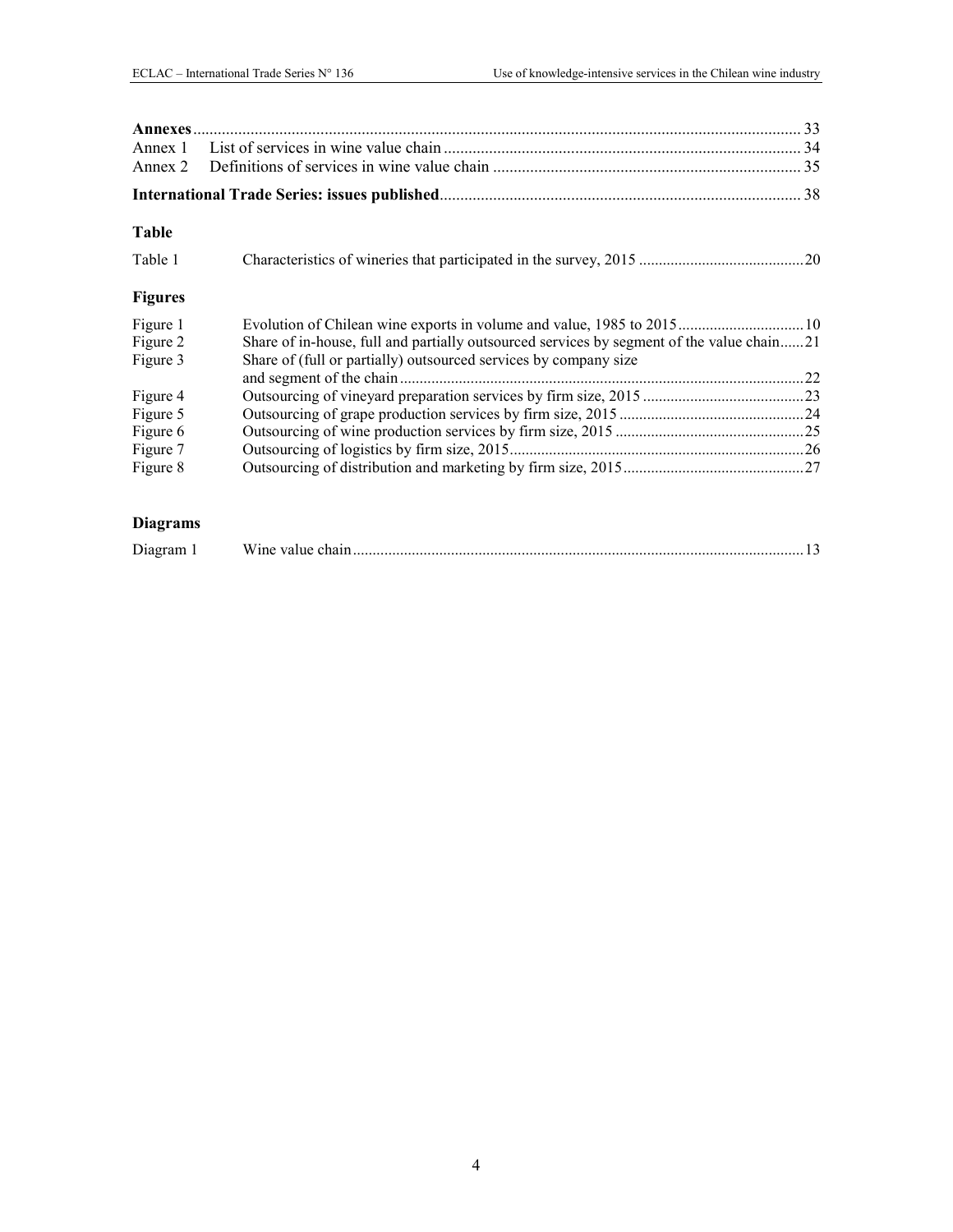# <span id="page-5-0"></span>**Abstract**

Over the past two decades, Chile has successfully developed its wine industry, being the world's fourth largest exporter in 2015 with mostly medium-quality wines. In addition to well known key factors such as climate and soil conditions, (foreign direct) investment in firms, imports of specialized capital equipment and highly skilled human resources, this paper explores the role of 38 (knowledge intensive) services in five different segments of the wine value chain. On the basis of answers by 29 wine firms regarding services activities on a survey carried out for this study, firms indicate they outsource about the same share (34%) as they carry out in-house (32%), while another 15% is produced using a combination of both. The degree of subcontracting of services falls as one moves further along the segments of the value chain. Moreover, it seems that small and large firms fully or partially outsource about half of all services, while medium size firms outsource less.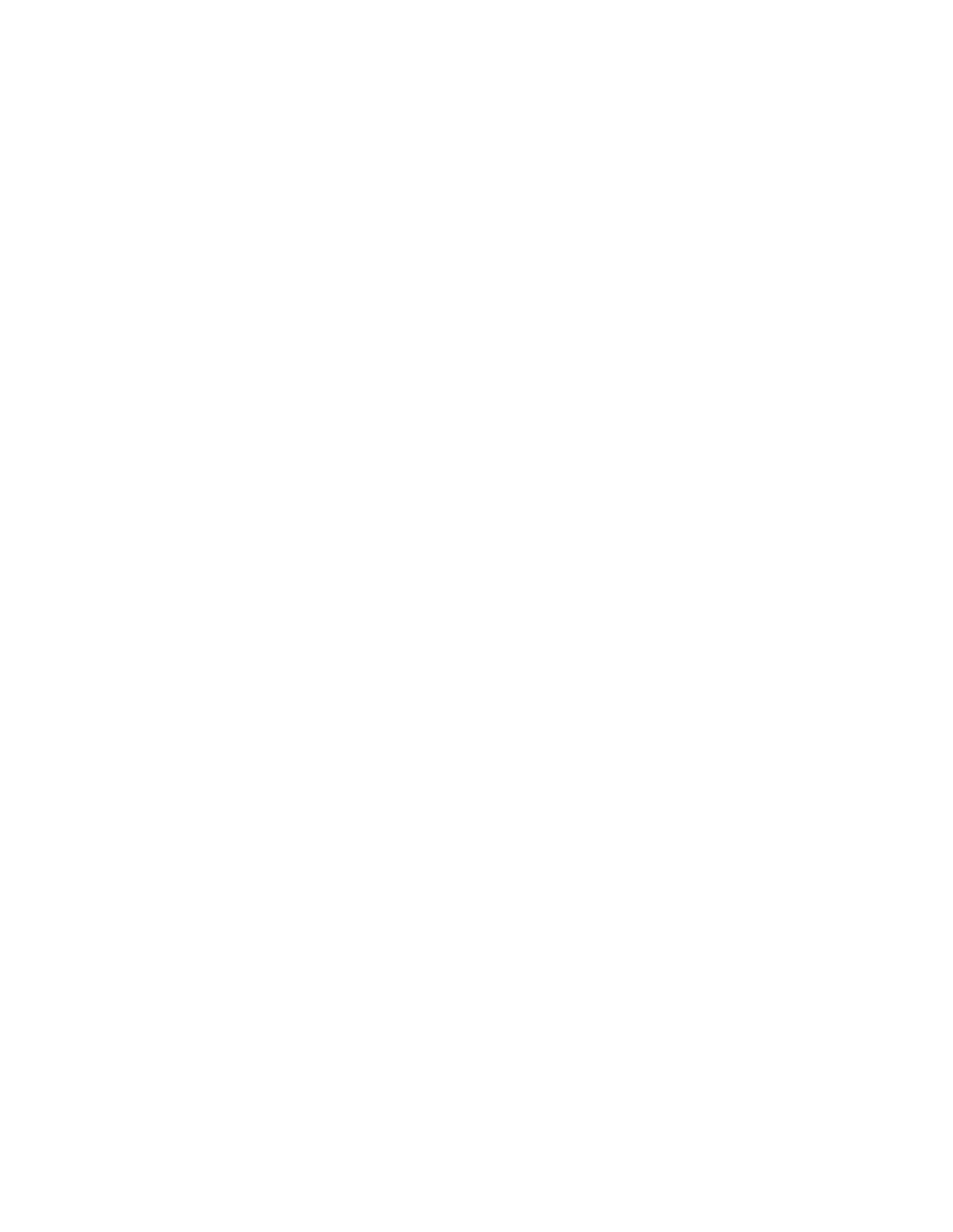# <span id="page-7-0"></span>**Introduction**

Since the early 1990s, there has been a remarkable export boom of natural resource-based products from Chile, including farmed salmon, forestry and wood products and wine. This phenomenon is surprising, considering the monopolistic role played by advanced countries in these industries (e.g. Italy, France and Spain in the wine industry; Norway, Scotland and Canada in the salmon industry). It also raises questions on whether the conditions under which it is taking place are any different from those that in the past led to the repeated failures of a development model based mostly on the exports of natural resources.

In the 1960s, 1970s and 1980s, a number of development theories emerged that emphasized the negative impact of primary exports on development. The most prominent among these are the "resource curse", the "declining terms of trade" and the "commodity trap" theories, arguing, respectively, that resource-abundant countries tend to perform more scantily in terms of economic growth than resourcepoor countries, that the price of primary resources is inexorably condemned to fall compared to the price of manufactured products, and that natural resource-based industries operate as mere "enclaves", isolated from the rest of the economy. Thus, they would all consider natural resources as a poor and unadvisable alternative to industrialization, and economic and social development.

Given the debate existing in the literature on the limited growth opportunities offered by natural resources, there is a need to investigate the recent export boom of natural resource-based processed products from Chile, and to reflect on whether it can be transformed into a viable strategy for long-term economic development. This is a particularly timely issue for those developing countries, especially in Latin America and Asia, which are caught in the "middle income trap" and can no longer compete on the basis of low wages and standardized manufacturing products.

However, understanding whether an alternative use of natural resources is possible and desirable is even more important for those developing economies that have been pushed back to dependence on raw material exports. This "reprimarization of the region's exports" is mostly due to the fast rising demand of China and other Asian economies for these products since the early 2000s.

Currently, an historical transition from a consolidated natural resource "pessimism" to an embryonic natural resource "optimism" is taking place. Evolutionary economists have made clear that supposedly "low-tech" or traditional industries can be seen as highly innovative, if their growing R&D content as well as the use of scientific-based inputs in the production process were taken into account.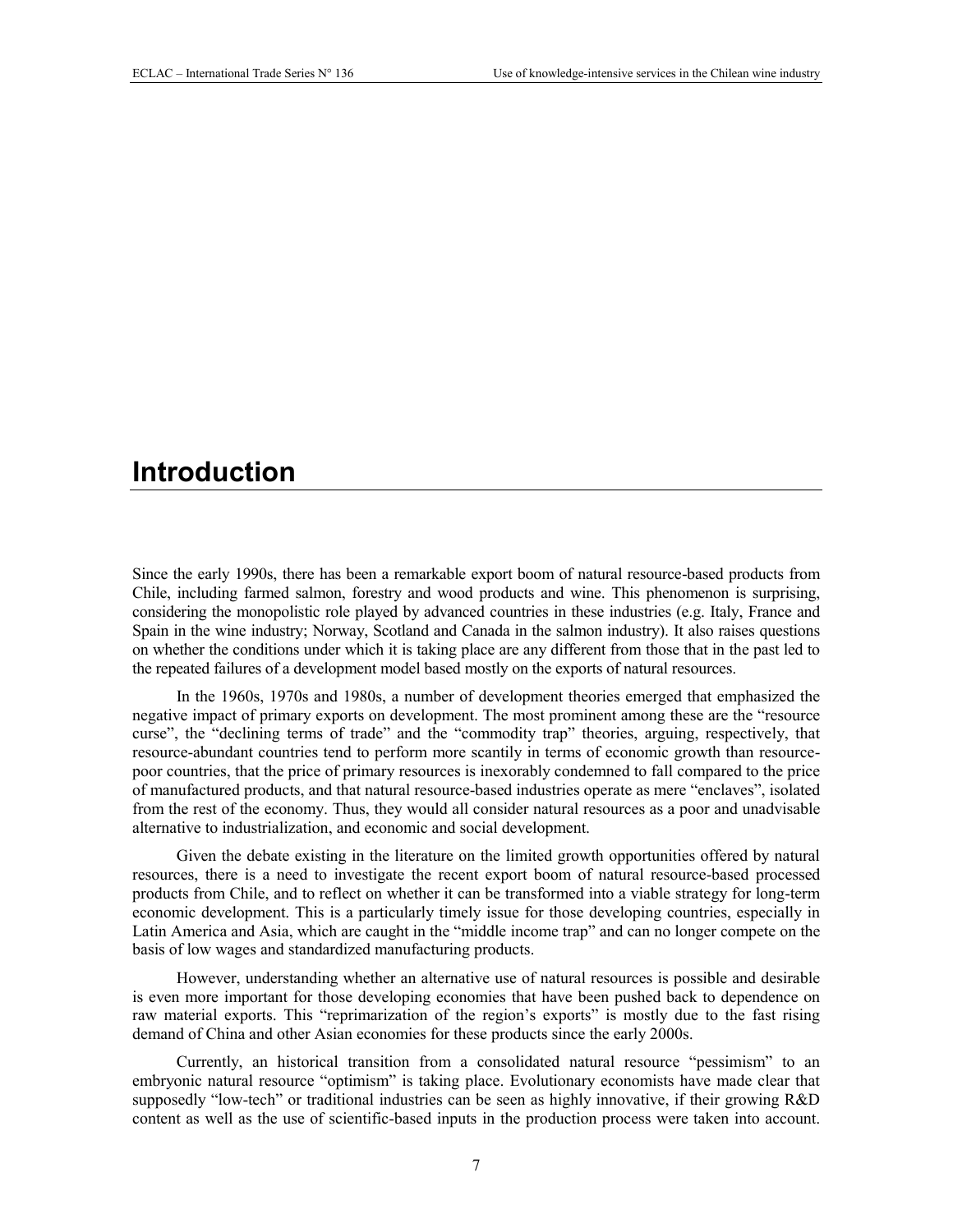-

They also observed that the knowledge intensity of production, which permeated the manufacturing sector in the 1970s, has gradually extended to all sectors of the economy, creating a wide platform for innovation and technological accumulation in both developed and developing countries.

Only in the last few years, however, have scholars begun to acknowledge that processed primary products<sup>1</sup> increasingly apply knowledge along the entire value chain, require a continuous process of innovation, and are less "staples" than specialized and diversified branded products. This has led some theorists to envisage that a process of "decommodification" of primary resources is taking place —whereby a variety of primary resources would be gradually transformed into high quality, diversified, processed goods, with rising barriers of entry, increasing value added content and higher export price per unit. $^{2}$ 

Quite surprisingly, this holds even for the most traditional and paradigmatic agricultural products, such as coffee, tea and cocoa. Their production has increasingly integrated new concepts, such as that of "vintage plantation", "geographical indication" and "denomination of origin", giving rise to a range of diversified, fashionable and thus premium-priced luxury goods, such as the Indian Darjeeling tea, the Jamaican Blue Mountain coffee, or the Arriba Nacional Ecuadorian cacao. Therefore, it can be argued that the old pessimism about the development potential of natural resources has become at least in part obsolete and a new way of looking at natural resource-based processing industries is needed.

This paper analyses whether and how, under the globalizing trends that began in the last quarter of the twentieth century, Chile was able to transform some of its primary commodities such as wine into medium-quality, diversified, processed goods, with increasing value-added content and export price per unit, thus becoming a platform for development. In particular, as a complement to previous studies, this paper looks specifically at the role of knowledge intensive services in the Chilean wine sector. It is based on the hypothesis that these services have allowed Chilean wineries to add value to their wine exports and constantly improve their operations along the different stages of the value chain.

This paper is structured as follows. Section I describes Chile's remarkable wine export performance and reviews previous studies regarding the main factors that explain this expansion. Section II provides a description of the five main segments of the wine value chain and the multiple service inputs within each one of them. The motivations to produce these services in-house or subcontract are discussed in section IV. The results of a survey, carried out in the context of this study, to assess which services are produced in-house or outsourced are discussed in section V. The last section concludes and provides suggestions for future research.

<sup>1</sup> The category of primary resources refers to both agricultural and mineral commodities. It includes mining, oil, crops, fisheries and forestry products.

<sup>2</sup> Following Kaplinsky (2006), the term "decommodification" (of natural resource-based products) is used here to define a process leading to increasing product quality, name branding and diversification, and conferring increasing value per unit to those producers who have chosen innovation-based strategies, creating rising barriers of entry and generating high local value-added.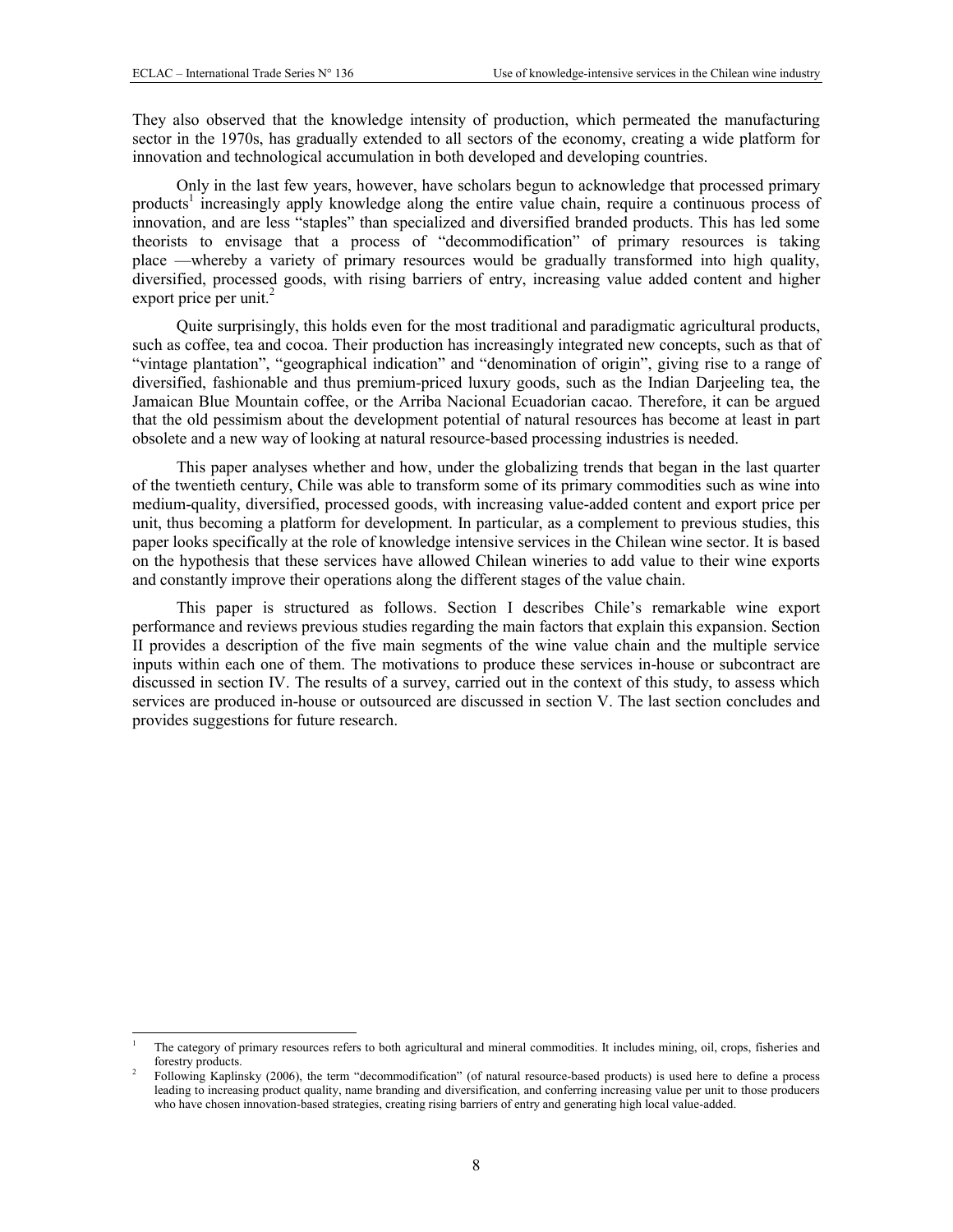# <span id="page-9-0"></span>**I. Chile's performance in the global wine market**

Within less than three decades, Chile has become the world's ninth largest wine producer and fourth largest wine exporter. Chile's annual production grew from 0.2 million hectolitres in 1990 to 10.1 million hectolitres in 2015 (Chilean Agricultural and Livestock Service, SAG). Starting from a low base, the average annual growth rate was much higher in the 1990s (42 per cent) than during the period 2000 and 2015 (5 per cent). Due to Chile's fast expansion, the country moved up the largest world producer ranking from 11th in 2000 to 9th in 2015 (International Organization of Wine and Vine, OIV, 2016).

Chile also climbed up the ranking of major world exporters. The value of its exports increased 2.3 times from 2000 to 2015, which allowed it to become the world's fourth largest exporter behind Spain, Italy and France (OIV, 2016). The country's performance is notable. In the early 1980s, Chile's wine exports were only US\$ 15 million, mainly sold to the United States. In the 1990s, the country expanded its exports destinations to the EU market and in the 2000s to Asia. In 2015, Chilean wine exports totalled US\$ 1.8 billion (United Nations, Comtrade, 2016).

In an industry where historical tradition and reputation are considered equally important as quality and price, Chile was among the first developing countries to become internationally recognized by wine experts. In 2001, Santiago became an official member of the "Wine Capitals of the World", alongside centres of excellence such as Bordeaux, Florence, Melbourne and San Francisco. The export success of the Chilean wine industry was far from predictable, considering that wine is a knowledge intensive and innovative industry with many entries and exits, and strong competition. Moreover, as recent as the late 1970s, oenologists visiting the country were often frustrated by the oxidized taste of Chilean wines and found them boring and monotonous.

Several researchers have shown that the successful performance of the Chilean wine industry was the result of radical changes that led to tangible improvements in product quality over time rather than a linear process of extending traditional production practices. After 17 years of dictatorship and return to democracy in 1990, the sector went through a process of intensive technology upgrading and innovation, driven by a group of foreign investors who revolutionized the traditional way of producing wines in Chile. This allowed the producers to upgrade to international taste and quality standards. Another factor has been the gradual emergence of endogenous innovation capabilities and wine-related R&D.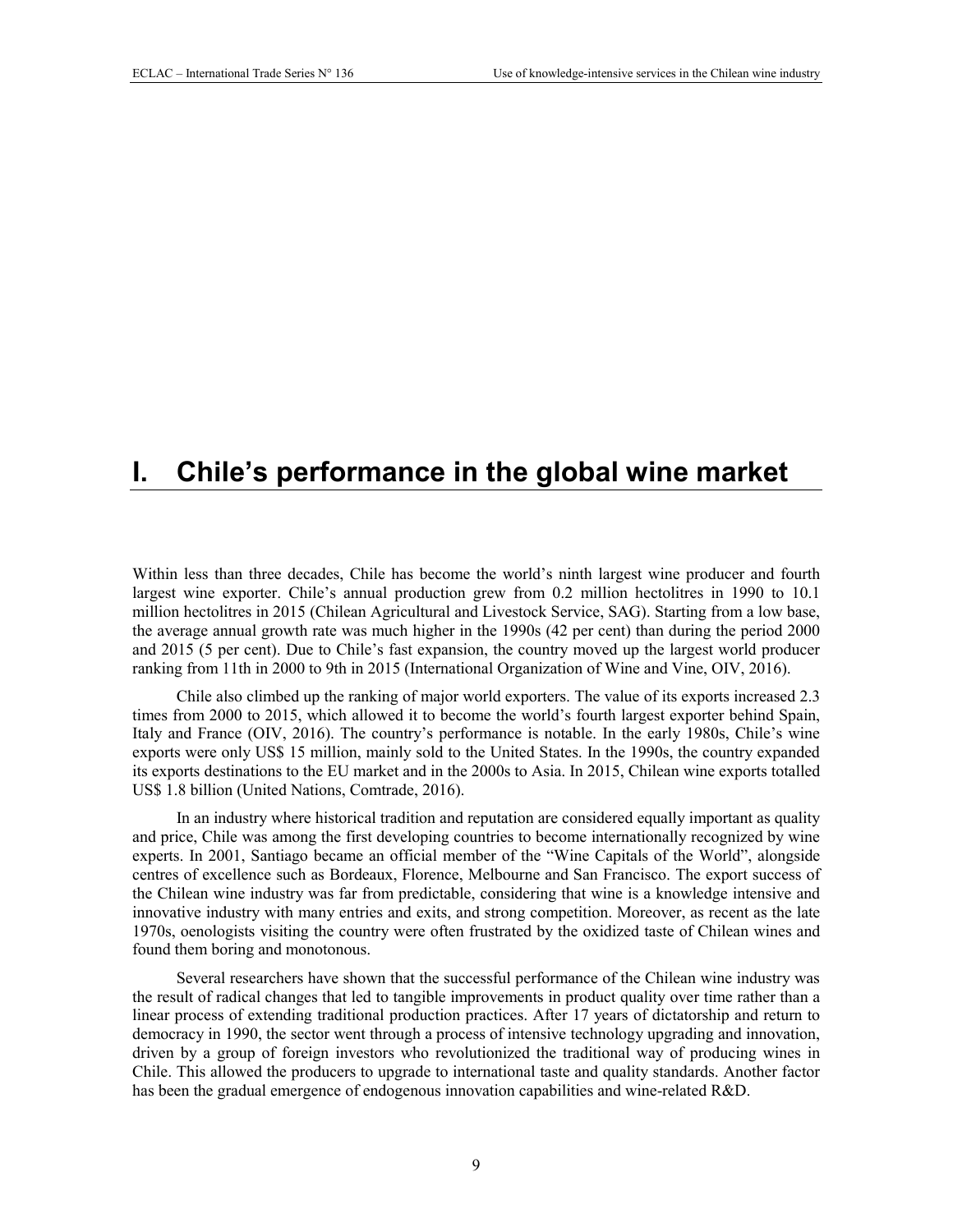<span id="page-10-0"></span>

**Figure 1 Evolution of Chilean wine exports in volume and value, 1985 to 2015**  *(Millions of USD and million tons)* 

Source: Elaborated by the authors on the basis of the United Nations, COMTRADE database.

From a traditional sector totally oriented towards the domestic market and in deep crisis due to political and economic instability, the Chilean wine industry has gained international recognition since the early 1990s. It has become a large export-oriented industry —over 60 percent of the production is currently exported— together with other non-traditional industries such as salmon. Chile has been gradually identified by international consumers as an ideal country for producing modern varietal (fresh and fruity), good-value-for-money wines, and it has won worldwide recognition in the wine community faster than any other country in modern history (Phillips, 2000). This is a striking achievement, considering that until the 1970s, Chilean wines were based on a few cultivated varieties and was relatively homogeneous in taste.

The origin of the Chilean wine industry goes back to the Spanish colonization in the early sixteenth century, when priests entered the country from Peru. Only after the dictatorship of Augusto Pinochet (1973-1989), foreign investors showed an interest in the potential of the Chilean economy and its fertile natural conditions. With the transition to democracy, and the stabilization of inflation and interest rates, the wine revolution could finally take off. Thanks to the arrival of foreign investors, the trend towards a drastic upgrading of vines that had characterized the 1980s, and the progressive replacement of vineyards with pines and eucalyptus trees for the expanding wood-processing industry, could be completely reversed. In 2000, the amount of planted land with vines recovered the peak level of the 1950s (104,000 hectares), and reached 130,000 hectares in 2015 (SAG, 2016).

The key and most-publicized viticultural advantage of Chile is the absence of pests and diseases, such as oidium and phylloxera, due to the natural barriers that isolate the country. Thanks to climate conditions and limited humidity, fungi, insects and viruses that normally affect grape growers around the world are practically unknown in Chile. Another commonly recognized viticultural asset of Chile is related to the country's favourable natural conditions: climate (limited precipitation, high levels of summer sunshine and great luminosity, moderate temperatures, light winds), soil composition and types (mostly poor in organic matter and well-drained) and geography (the wine producing regions occupy a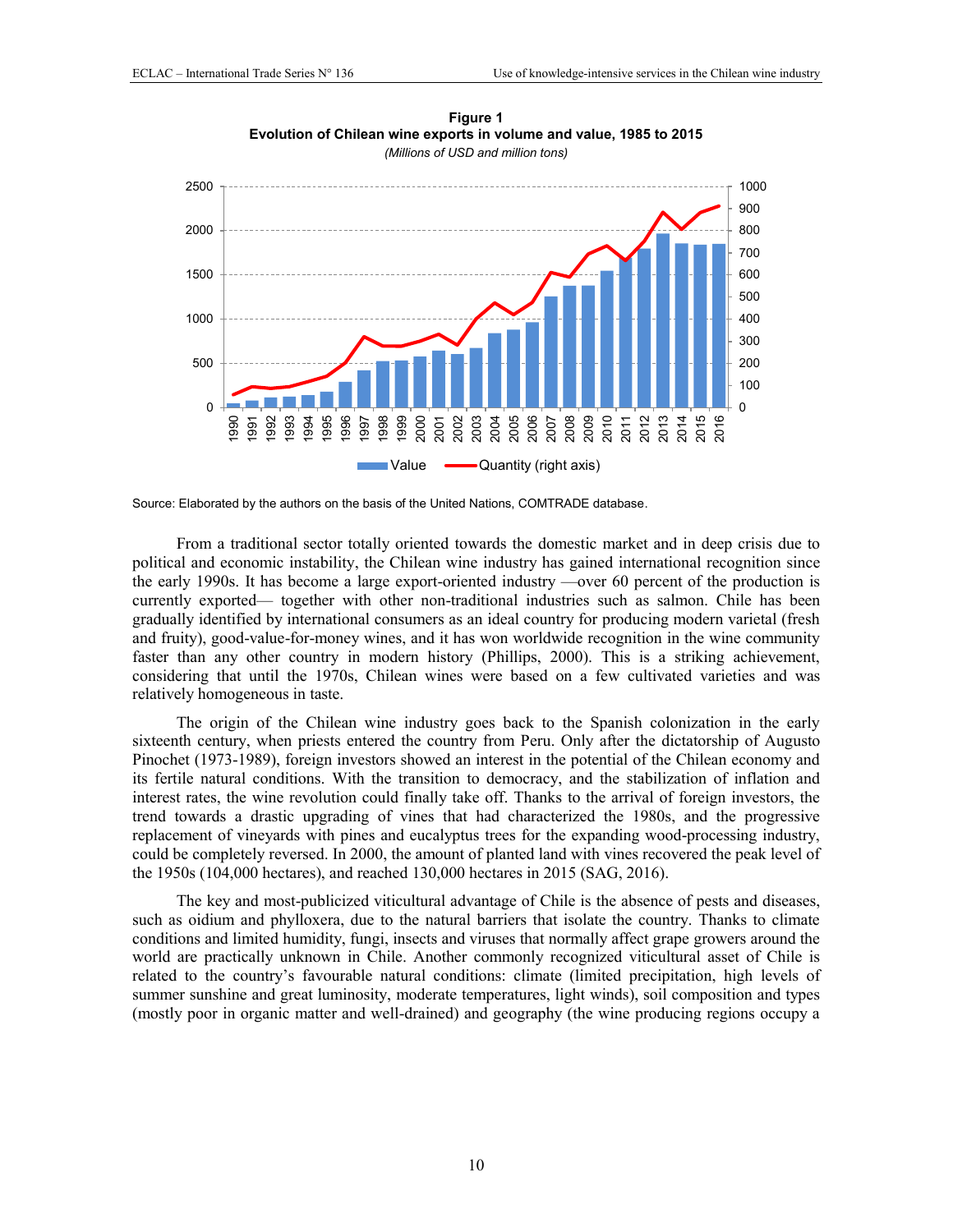-

1,400 km central band out of the 2,600 km length, providing a number of different soil types and climate conditions which allow the cultivation of a diverse range of wine grape varieties).<sup>3</sup>

The static comparative advantages based on natural resource endowments were certainly not enough for Chile to penetrate into the international wine market. Chile succeeded where many other countries with similar conditions have failed. It performed well in terms of export growth, quality upgrading and international market positioning. Chilean wine production increasingly adapted to international tastes. This was reflected in the improvement of average export prices, rankings in international wine competitions and market outreach over time.

The export boom was facilitated by marketing campaigns such as "Tastes of Chile", carried out by the producer association Wines of Chile. The government financed 15 percent of the association's budget through its export promotion agency, ProChile. However, the most important factor behind Chile's wine export expansion was the product and process upgrading led by intensive technology upgrading and innovation processes. The initial driver of this process was a group of foreign investors who revolutionized the traditional way of producing wines in Chile, and brought them closer to international taste and quality standards. The largest Chilean wineries (Concha y Toro, followed by Errazuriz, San Pedro, Santa Rita, Santa Carolina and Undurraga) made large investments in infrastructure, equipment and technology in order to upscale their wine production, improve quality and maintain their export momentum. The smaller boutique wineries followed suit.

Led by the Spanish winemaker Miguel Torres, most industry innovations introduced in Chile in the 1980s and 1990s were imported from abroad. These included imported off-the-shelf technologies together with knowledge of international markets (Vergara, 2001; Mac Cawley and Contreras, 2006; Bustos, Torres and Willington, 2007). Foreign chief oenologists and "flying winemakers" provided updated advice on international consumer tastes (Farinelli, 2013). In fifteen years (1990-2005), the Chilean wine industry received US\$ 118.1 million in foreign investment, including both green-field investment and joint-ventures (Foreign Investment Committee, 2009). These were mainly American, but also French and Canadian, and more recently also Spanish and Italian. Between 1990 and 2005 more than US\$ 52 million was invested in joint-ventures between Chilean and foreign wineries, with a peak between 1990 and 1998, when investment in joint ventures, especially French, reached US\$ 38 million (Visser and de Langen, 2006). This shows an increasing interest of foreign investors in Chile as a wine export platform but also in Chilean domestic wine companies as partners for strategic cooperation. This foreign capital accelerated the improvement in technology of Chilean wineries.

This process was reinforced by the emergence of internal sources of innovation, which became instrumental in consolidating the wine revolution and in "embedding" it in the local context. A substantial adaptation of new technologies to local conditions, factors and needs was also crucial (Giuliani, 2007). Such adaptation was increasingly carried out by highly skilled local oenologists, agronomists and viticulturalists. They were key to the creation of local tacit knowledge and to the actualization of incremental changes based on learning-by-doing and internal trial-and-error efforts. According to a survey carried out in 2012 (Farinelli, 2012), the majority of Chilean exporting wineries, employs Chilean rather than foreign oenologists as chief winemakers, with top academic credentials and a broad working experience abroad, and at least one, but usually more, highly skilled agronomists with a university degree or even PhDs. Consequently, Chile is gradually becoming a producer of wine-related knowledge in its own right, and it is increasingly recognized as an authority and a well-respected member of the international wine community, including organizations such as the OIV.

Therefore, foreign technology and know-how spurred the initial "resurrection" of the Chilean wine industry after a long period of decline, but was soon complemented by the gradual emergence of endogenous innovation capabilities and wine-related R&D to sustain export growth. In particular, the continued product upgrading and prolonged export growth of Chilean wines have been achieved by building the innovation

<sup>3</sup> Chile is divided into 13 administrative regions (I-XII from North to South), plus the Metropolitan Region, including the capital city, Santiago and its surroundings. Grape growing for wine production currently takes place in one third of the territory and in 7 of the 13 Chilean regions.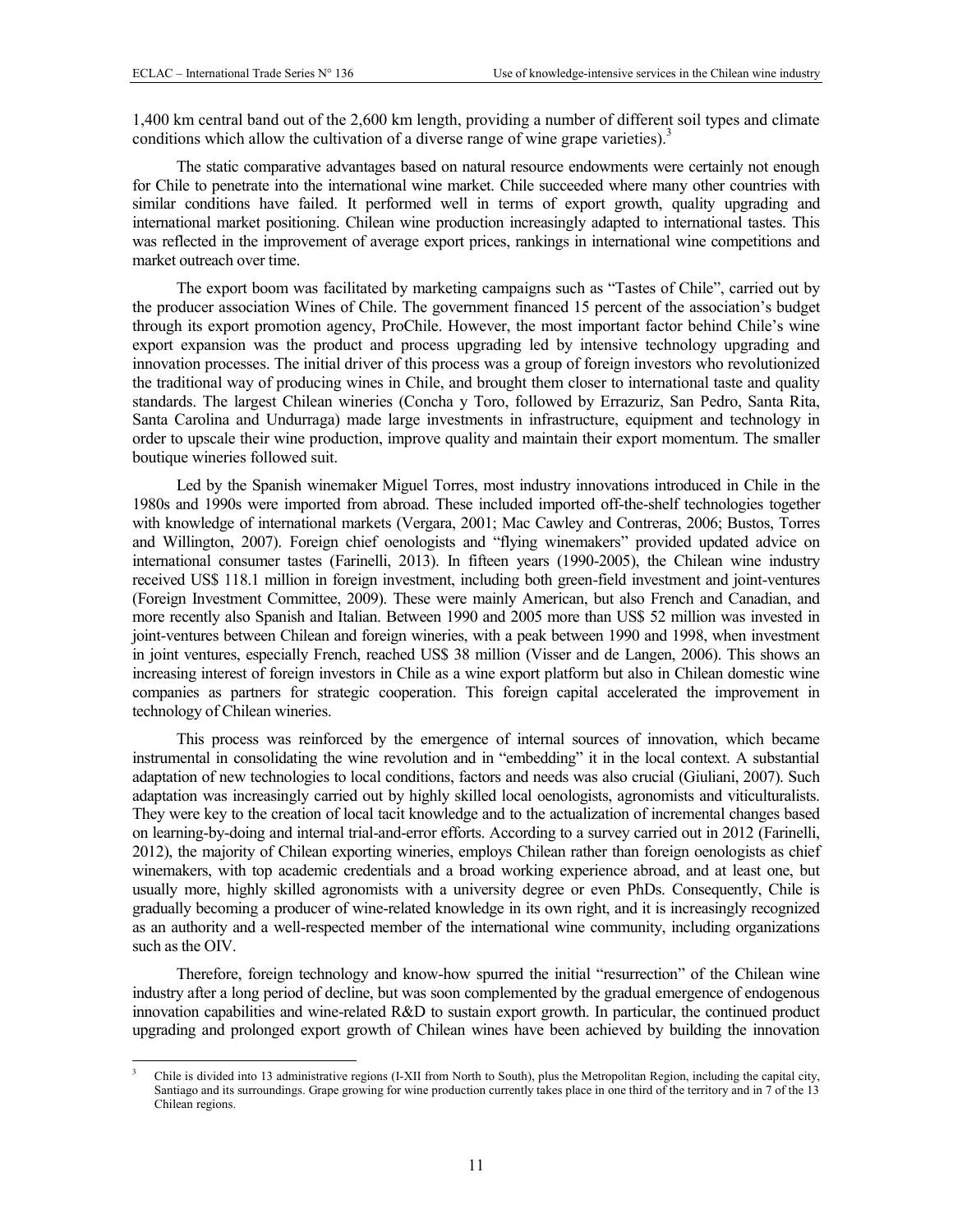capacity of local actors, including highly skilled oenologists, agronomists and winemakers, and by creating domestic linkages with local grape producers and input providers along the value chain. Despite the limited amount of resources destined to R&D expenditures and the clear gaps in terms of university and industry collaboration, Chile has also intensified its scientific efforts on wine in order to face the increasing competition of other wine producers from both the Old and New Worlds. Furthermore, the leading Chilean exporting wineries have contributed to the adaptation and improvement of imported technologies by carrying out an extensive amount of in-house R&D, second to none in the world of international wine production.

This paper focuses on the specific role that services have played throughout the value chain to upgrade the quality of Chilean wines and improve sector efficiencies. According to the OECD (2014), services are the links that forge value chains and are essential to effective participation in global trade. It has been estimated for example that the quality and efficiency of services, especially in logistics, account for 42% of the value-added in the exports of industrialised economies.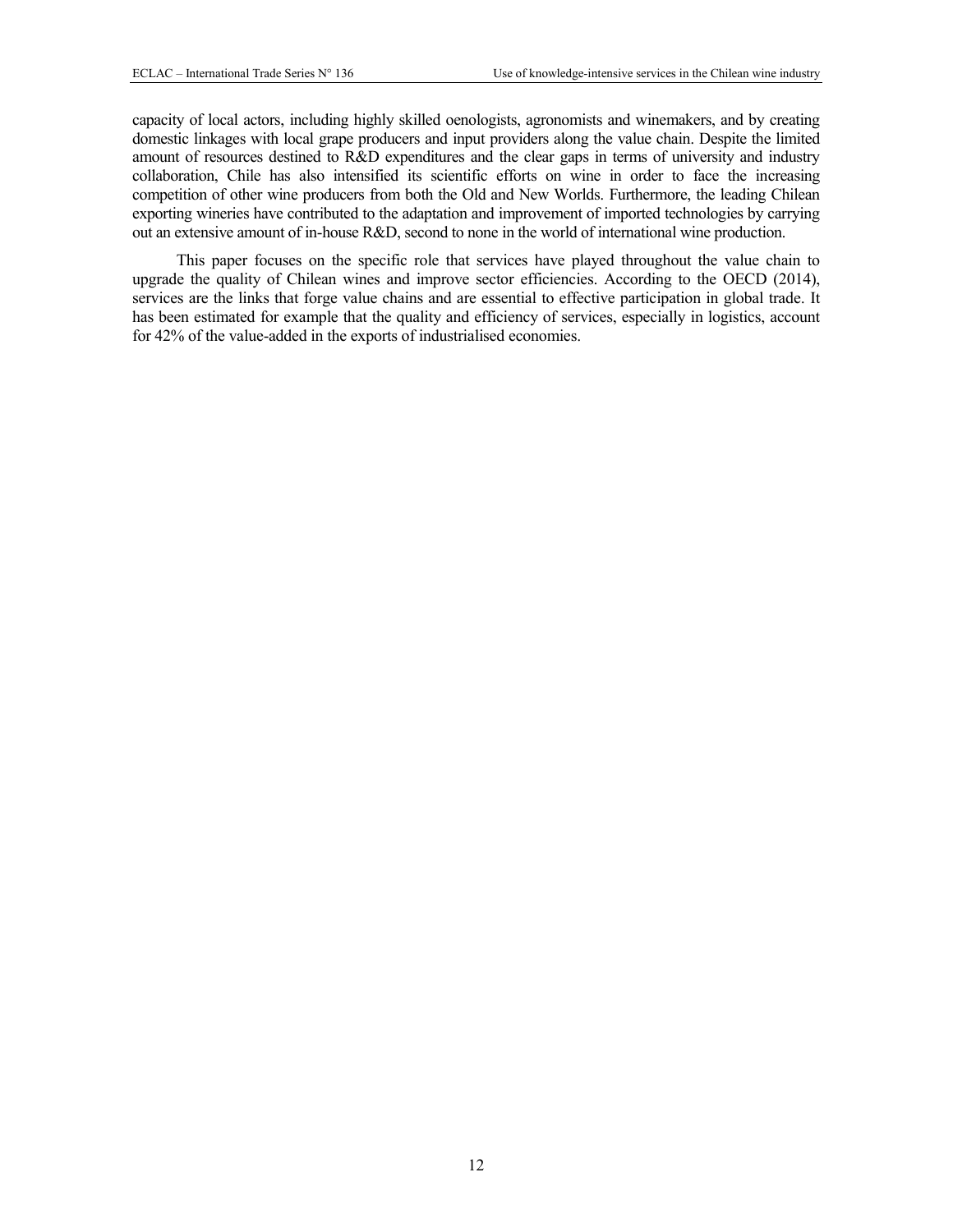# <span id="page-13-0"></span>**II. Knowledge services in the wine value chain**

### <span id="page-13-1"></span>**A. General description**

The wine value chain consists of five broad production stages: vineyard preparation, grape production (viticulture), wine production (viniculture), logistics, and distribution, marketing and sales (see diagram 1). Fernandez-Stark and Bamber (2016) identified 70 different types of services present in the whole value chain. Oral interviews with oenologists for this study singled out another 12, totalling 82 types of services in five broad stages of the wine value chain. These can be broken down by 11 services in vineyard preparation, 17 services in viticulture, 21 services in viniculture, 7 services in logistics, 18 services in distribution and marketing and 8 in back office and general services throughout the value chain.

<span id="page-13-2"></span>

Source: Elaborated by the authors on the basis of Fernandez-Stark, K.; Bamber, P. (2016): Wine Industry in Chile. In: Low, P.; Pasadilla, G.O. (eds.): Services in Global Value Chains: Manufacturing-Related Services. Singapore: APEC Policy Support Unit, pp. 364-389.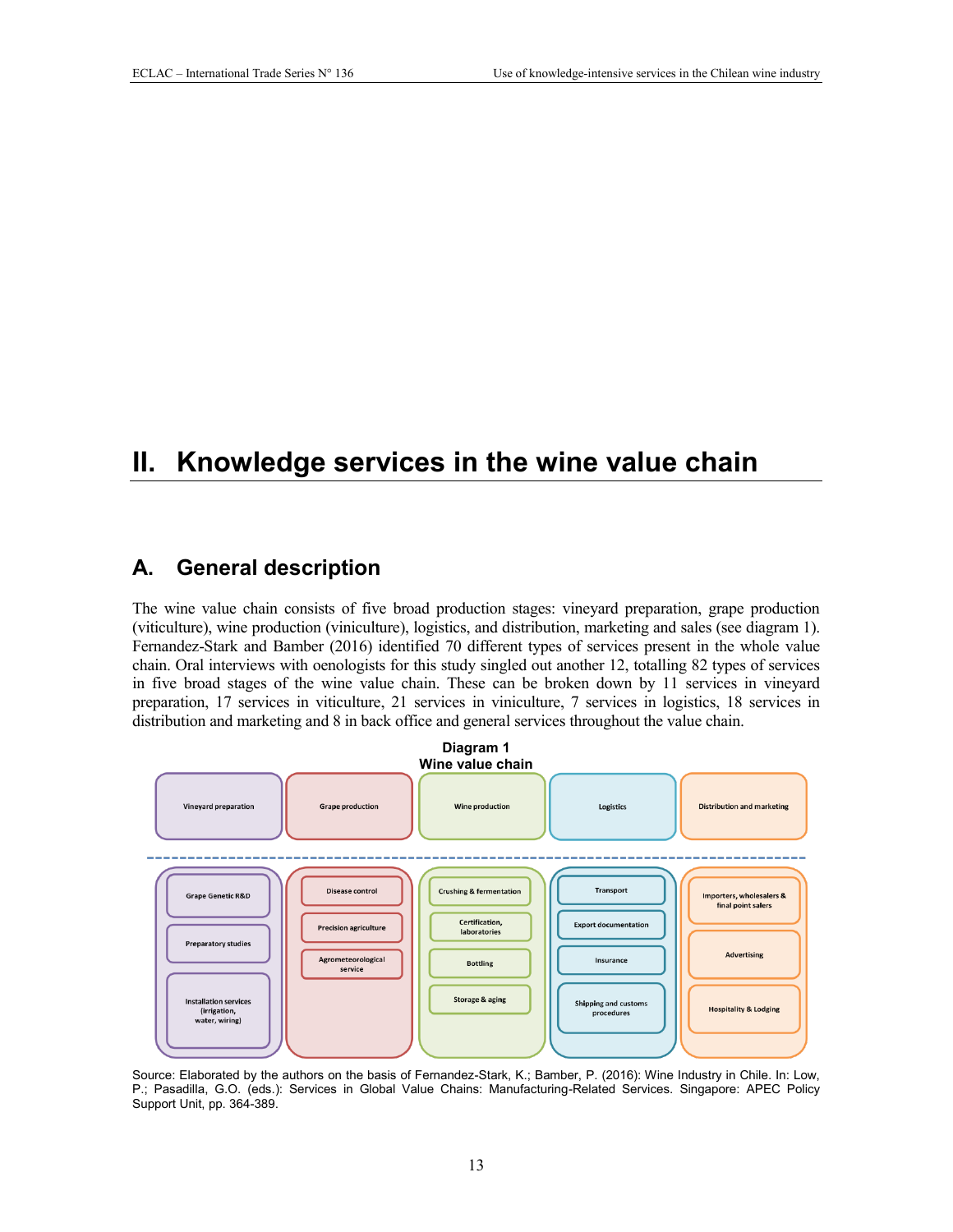Below, each of these stages is presented together with a description of the predominant types of (knowledge-intensive) inputs and services. A more detailed description of these services is provided in the Annex II.

# <span id="page-14-0"></span>**B. Vineyard preparation**

The first stage of the chain is the preparation of the vineyards. This starts with choosing the best terroir (the natural environment represented by the climate, soil, and topography) for the grape variety to be planted. Before the land plot for the vineyard is chosen, a number of studies are carried out using different types of professional services, including climate studies, soil surveys, topographical analysis and land mapping, and water availability studies. The best grapevines' seeds are identified through variety selection and adapted to local circumstances over the medium term through genetic development. Subsequently, the land is being prepared through leveling, movement and subsoiling, the vineyard planting is laid out, followed by the installation of the irrigation equipment and electricity. After the wiring is finished, vines are planted.

# <span id="page-14-1"></span>**C. Wine grapes production (viticulture)**

The second stage is grape production within vineyards. The properties of the grapes depend on several conditions, including nutrients, seeds, soil, sun exposure, temperature and water. Some of these conditions can be regulated to a certain extent as part of vineyard management services using information technology (IT) and specialized software. This management includes disease and plague control, defoliations, fertilizers, frost control, pruning, soil correction and weed control. Also using drones and ITs, this management focuses often on small plots through precision agriculture. Agrometeorological stations are employed to permanently monitor weather conditions. Experimental vineyards are often used to do trials that help to reach optimum production methods. For the harvesting of grapes, workers are recruited, who are transported to the vineyards. Also, for the harvest special equipment can be rented. Sometimes, harvesting services are fully outsourced. Harvested grapes are examined by post-harvest quality controls and transported to the wineries for the next processing stage. Certification is key to ensure the safety of workers and environmental sustainability of the vineyard. To prepare the new growing season, plant material for new plantations is gathered.

# <span id="page-14-2"></span>**D. Wine making (Viniculture)**

Before the start of grape processing, the winery where this process takes place is designed by architects and constructed using engineering services. The wine making process begins with crush grape services that grind the grape clusters to remove grapes from the stems. Subsequently, the fermentation of the grapes in temperature controlled vessels turns sugar into alcohol together with other chemical processes. The clarification stage removes the must from solid residues such as grape skins and other unwanted solids and residues by pressing the wine through tangential filters from the fermentation vessel into a cask or barrel. Laboratory analysis is done throughout the production process. Reverse osmosis and alcohol contents engineering adapt the degrees of alcohol to regulations in destination markets. Moreover, traceability and certification services are performed to comply with public sanitary and phytosanitary standards, private standards and certification of origin of denomination. Wine production generates liquid industrial waste, which need to be treated. Both, the (wine) product and production process, are constantly improved through research, development and testing. Wine can either be bottled straight away or can be stored in ceramic, oak or steel containers to age further. Labels are added to bottled wines.

The whole production process is managed using IT services for winery and inventory management. Both skilled and unskilled and fixed or temporary workers are hired and trained to conduct the wine-making process, in particular oenologists.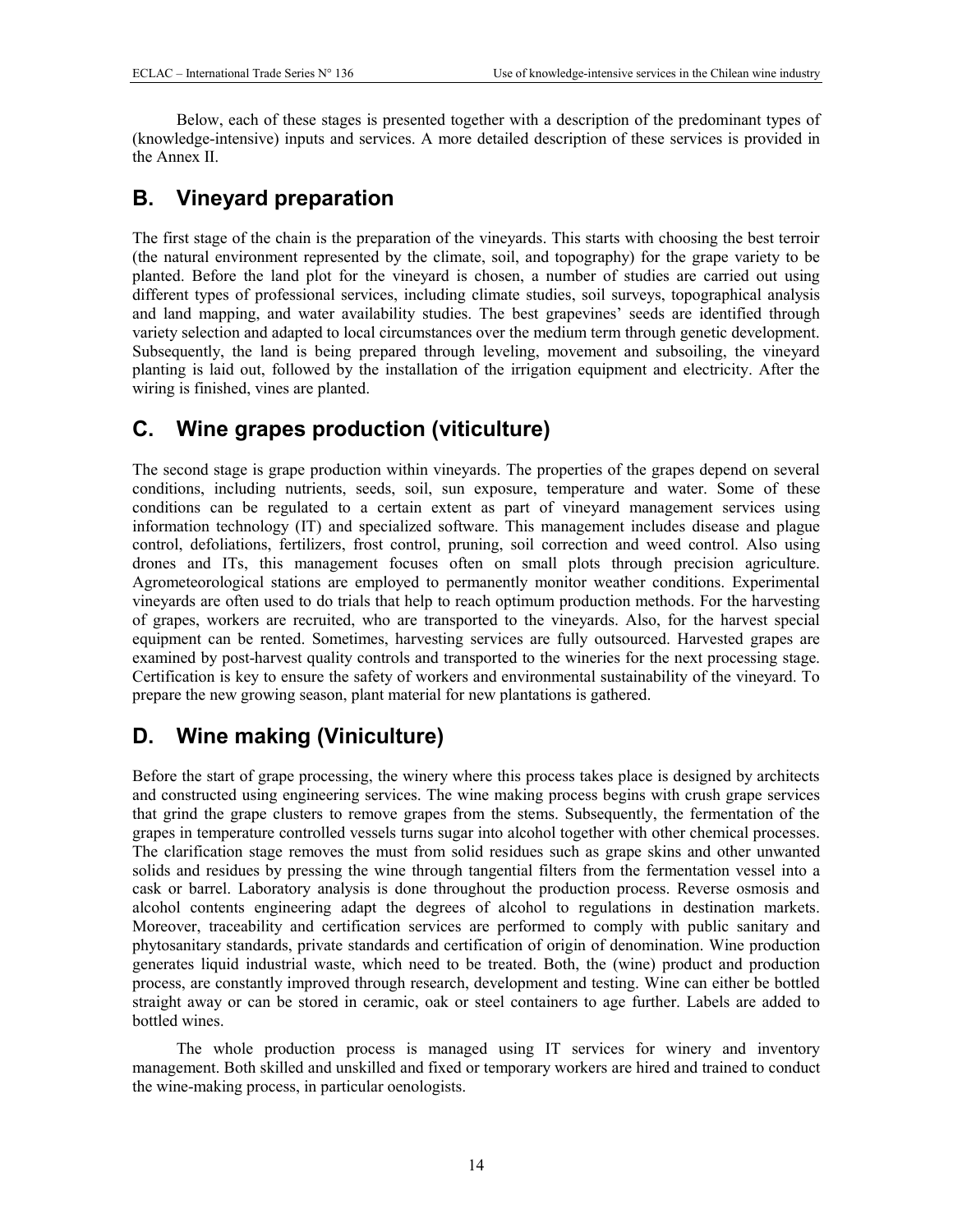# <span id="page-15-0"></span>**E. Logistics**

Logistics consist of the land, maritime and air transport (although, rare) of wine from the winery to the final points of sale under the best conditions possible such as temperature controlled containers to maintain the quality of the wine. Before wine can be sold abroad, export documentation with all required information is prepared and insurance policies are contracted. This documentation goes through different customs and shipping procedures.

# <span id="page-15-1"></span>**F. Distribution and marketing**

Using agents and brokers, different schemes can be used to distribute wine between producers to the retailers. One scheme uses importers that buy from wineries, and in turn sell to wholesalers. These deliver to final points sales such as bars, hotels, restaurants and retailers. Under another scheme, retail chains buy directly from producers and skip importers. The latter scheme is often used in leading export markets. In several cases, wine is exported in bulk containers and bottled in the destination markets.

With growing international competition and expansion of consumer populations, marketing and promotion has become a key part of the firms' strategies. High-volume and low price wines are promoted in a different way than low-volume and high price wines. For the former, the emphasis is on large advertising campaigns promoting a specific "experience" and the design of labels to attract the attention of young customers. For the latter, specific promotion campaigns, participation in wine competitions and wine fairs are important. Other marketing activities include promotion through social media, website hosting, hospitality (tours, tasting), catering, and lodging for visitors at the winery, product development, public relations, pricing policies (such as special discounts), tasting in the points of sales, and training of sommeliers.

# <span id="page-15-2"></span>**G. Services throughout the value chain**

Multiple types of services are conducted throughout the wine value chain. These include accounting, catering, cleaning, finance, hiring and training of employees, medical services, legal services, repair and maintenance, security, and social insurance.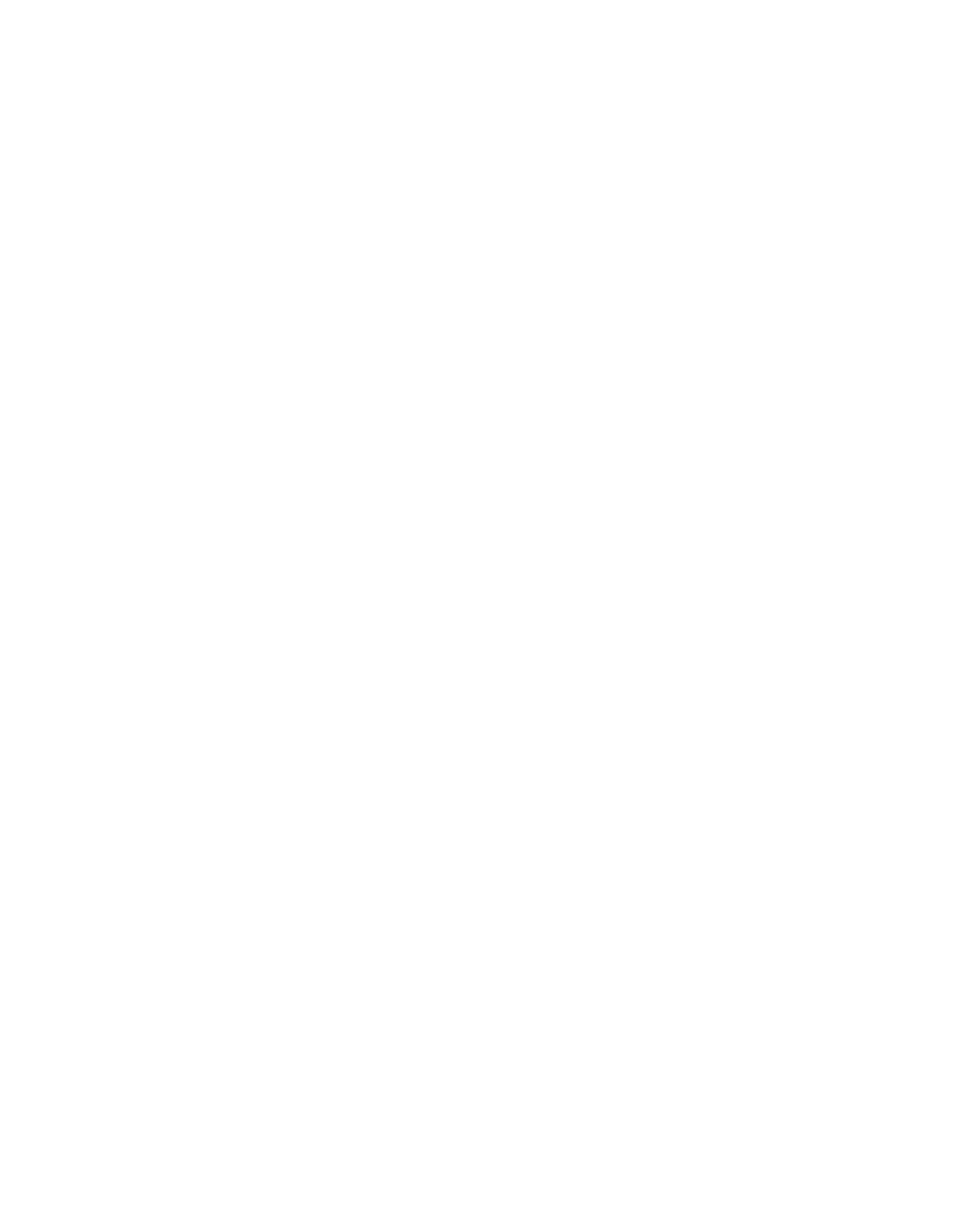# <span id="page-17-0"></span>**III. In-house provision and outsourcing of services**

This paper not only looks into the presence of (knowledge intensive) services in the wine value chain, but also into the modality of the provision of those services. Basically, the provision can be in-house, outsourced or a combination of both. Outsourcing refers to the transfer of certain tasks of the value chain to third parties that have a comparative or competitive advantage to carry out those tasks.

Firms consider various factors when they decide to outsource or not a specific service (Low and Pesadilla, 2016).

- Cost reduction and flexibility. The permanent provision of a service by an outsider may be cheaper than in-house production and allow for greater flexibility when using a service or not.
- External economies of scale: certain firms improve their performance when focusing on a single activity along with other firms producing the same service. The clustering and interaction dynamics, which are beyond the control of a single firm, increases competitiveness and efficiency. Examples are information technology (IT) and other knowledge-intensive services.
- Internal economies of scale. Subcontracting allows a firm to reduce fixed costs into variable cost. For example, instead of incurring high fixed cost of an investment into a machine that is relatively little used, firms can lease them for the needed period at a much lower cost. Another example relates to hiring workers for a few weeks instead of all-year round when their services are only required in the harvesting season. This and the previous arguments have their roots in the transaction cost theories.
- Access to supply networks. To ensure the continuity of service provision, some firms prefer to hire outside workers whom are part of a larger entity (network) rather than employ internally (an) individual person(s).
- Focus on comparative and competitive advantages. Even though some firms may produce some tasks cheaper in-house, they may decide to outsource to focus more on their core business.
- Completion with (mandatory) requirements. Often firms are obliged to outsource the compliance of these requirements to public or private institutions, which are designated to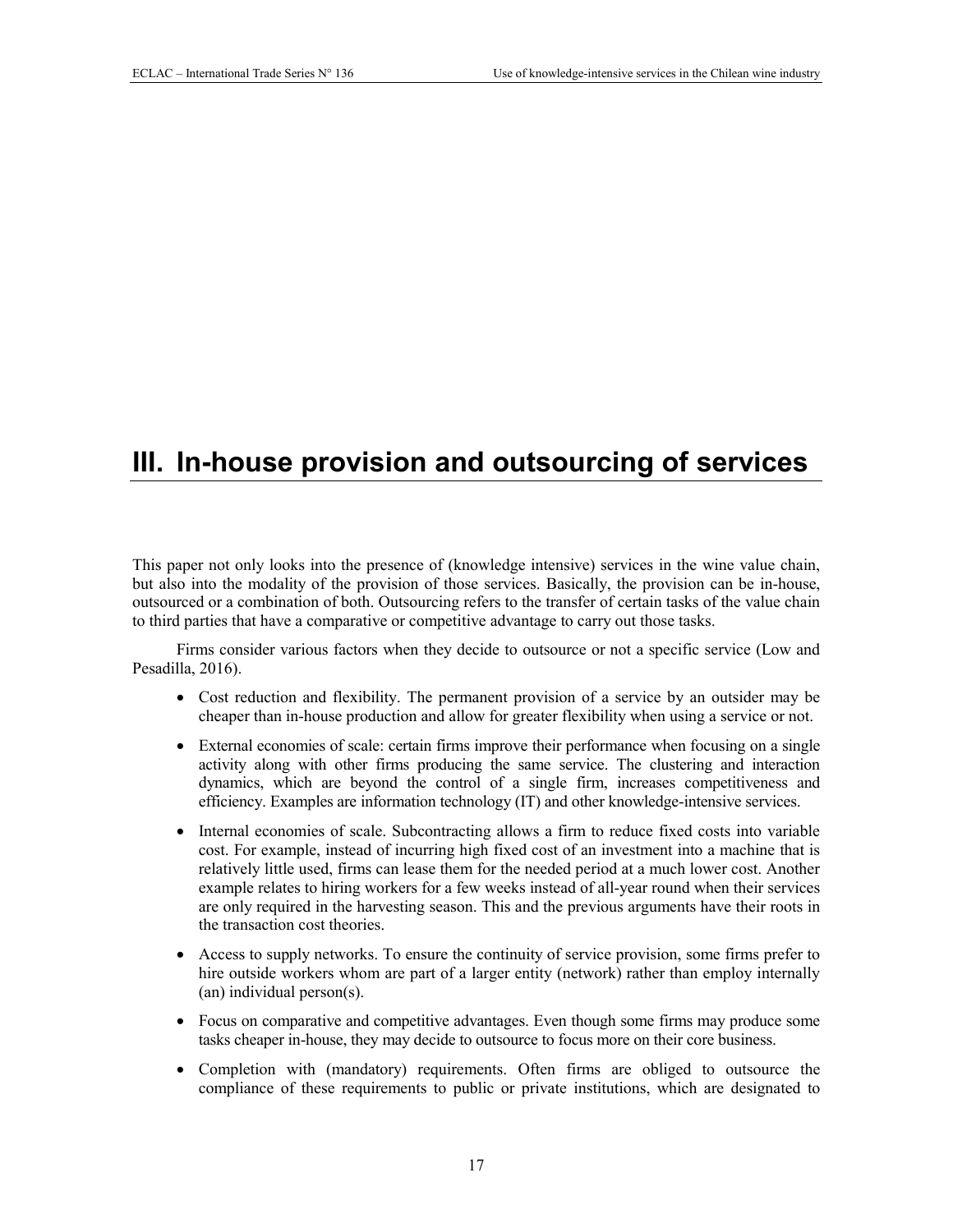perform auditing or compliance inspections related to issues such as health, safety, and (environmental-friendly) sustainable production.

- Specific knowledge. Subcontracting allows firms to access easier specific knowledge, which sometimes is essential for the competitiveness of a firm.
- Frequency of the service: to the extent a service is a one-time operation or needed a few times, the probability of outsourcing increases.

The relation between firm size and the degree of outsourcing is not straight forward. Some authors suggest that small firms tend to focus more on their core competencies, leaving the rest to suppliers (Abraham and Taylor, 1993). However, others argue that large firms subcontract relatively more than small ones to achieve large cost reduction through flexible production (Arvantis and Loukis, 2012). In addition, some found an inverted-U shape: small firms outsource little due to the high cost burden and little variety of the products they sell. Large firms also do not outsource much having sufficient in-house capacity. In contrast, middle-sized firms outsource more having the resources and lacking in-house knowledge.

Firms may also have specific reasons to prefer in-house production of specific services. These may include the sensitive nature of some services in terms of having defining features of the firm's competitiveness, the scarcity of qualified providers with competitive prices in the (local) market, the transaction costs associated with the search and supervision of service providers, and risks involved with no compliance.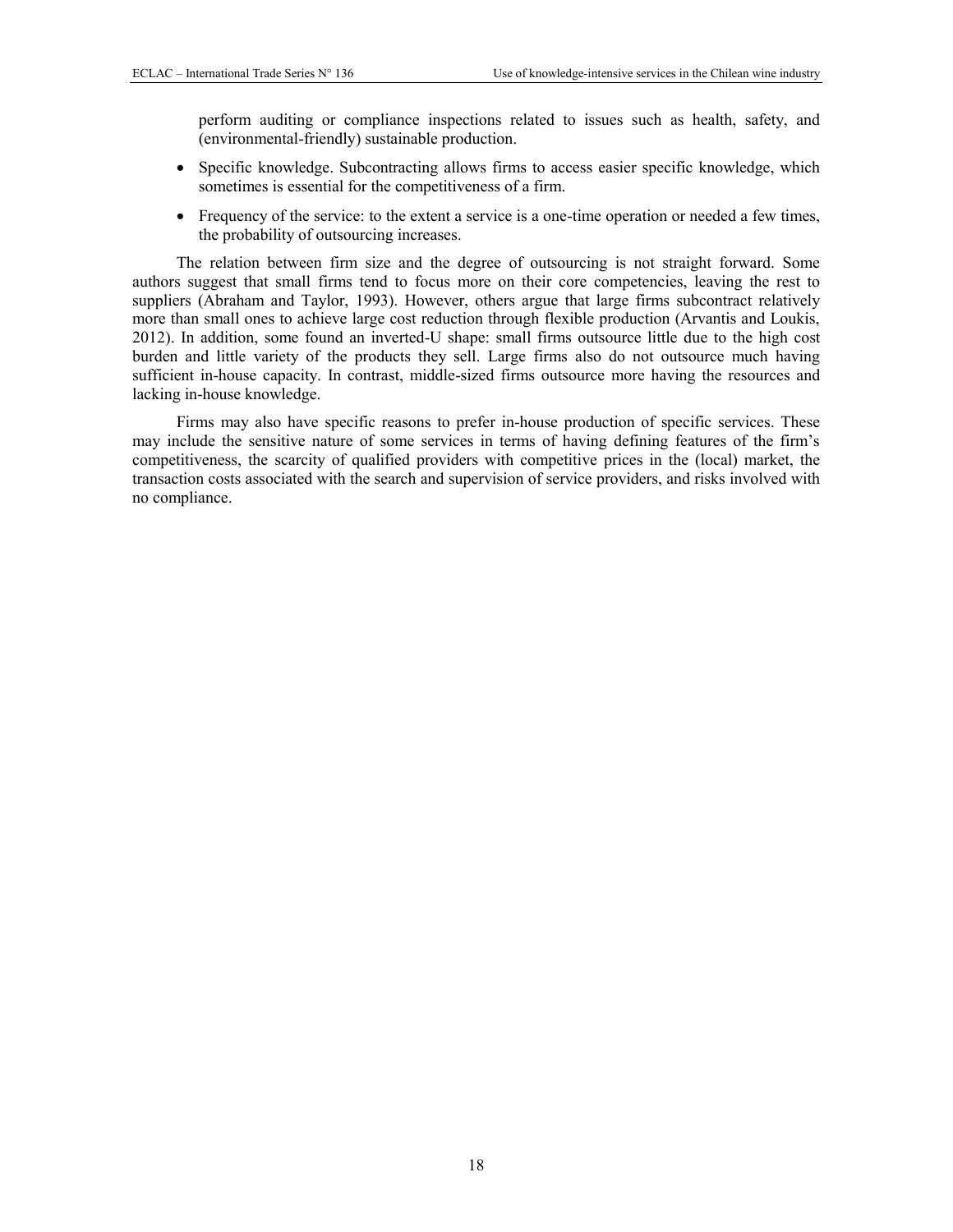# <span id="page-19-0"></span>**IV. Use of knowledge intensive services in the Chilean wine industry: a survey**

### <span id="page-19-1"></span>**A. Sample design**

A survey was conducted among wine exporters to identify which in-house and outsourced services are being used in different stages of the wine value chain. This survey was sent to over 100 oenologists of the Chilean National Oenologist Association, who work predominantly in wineries, on 26 October 2015 with a deadline of 11 December 2015. In total 53 firms, which represented 39% of bottled wine exports in the 12 months prior to June 2015. However, only 29 firms, accounting for 42% of total exports, filled out the complete survey. The final sample of firms was divided into three size groups according to the official size definition: a) small: firms with annual sales of up to US\$1.15 million; b) medium: firms with annual sales between US\$1.15 and US\$4.6 million; and c) large: annual sales of more than US\$4.6 million. The sample consisted of 13 small firms, 9 medium firms and 7 large firms, which represented 17% the total universe of small firms, 9% the total universe of medium firms, and 48% the total universe of large firms (see Table 1). Most wineries that participated in the survey export predominantly bottled wine, except for two which focus more on bulk exports. These two firms show much lower unit values than the rest.

The survey asked oenologists whether the firm where they are employed uses selected types of services in different stages of the wine value chain. If their firm uses a specific service, oenologists were asked how the service is procured: in-house, outsourced, or a combination of both. From the 84 services identified in section III, a subset of 38 services were selected considered by oenologists as knowledge intensive are most crucial for the quality of wine production. These can be broken down by 6 (out of a total of 11) services in vineyard preparation, 7 (out of a total of 17) services in viticulture, 10 (out of a total of 21) services in viniculture, 4 (out of a total of 7) services in logistics, and 11 (out of a total of 18) services in distribution and marketing. The 8 back-office and other general services throughout the value chain were excluded, as they are less critical for wine quality.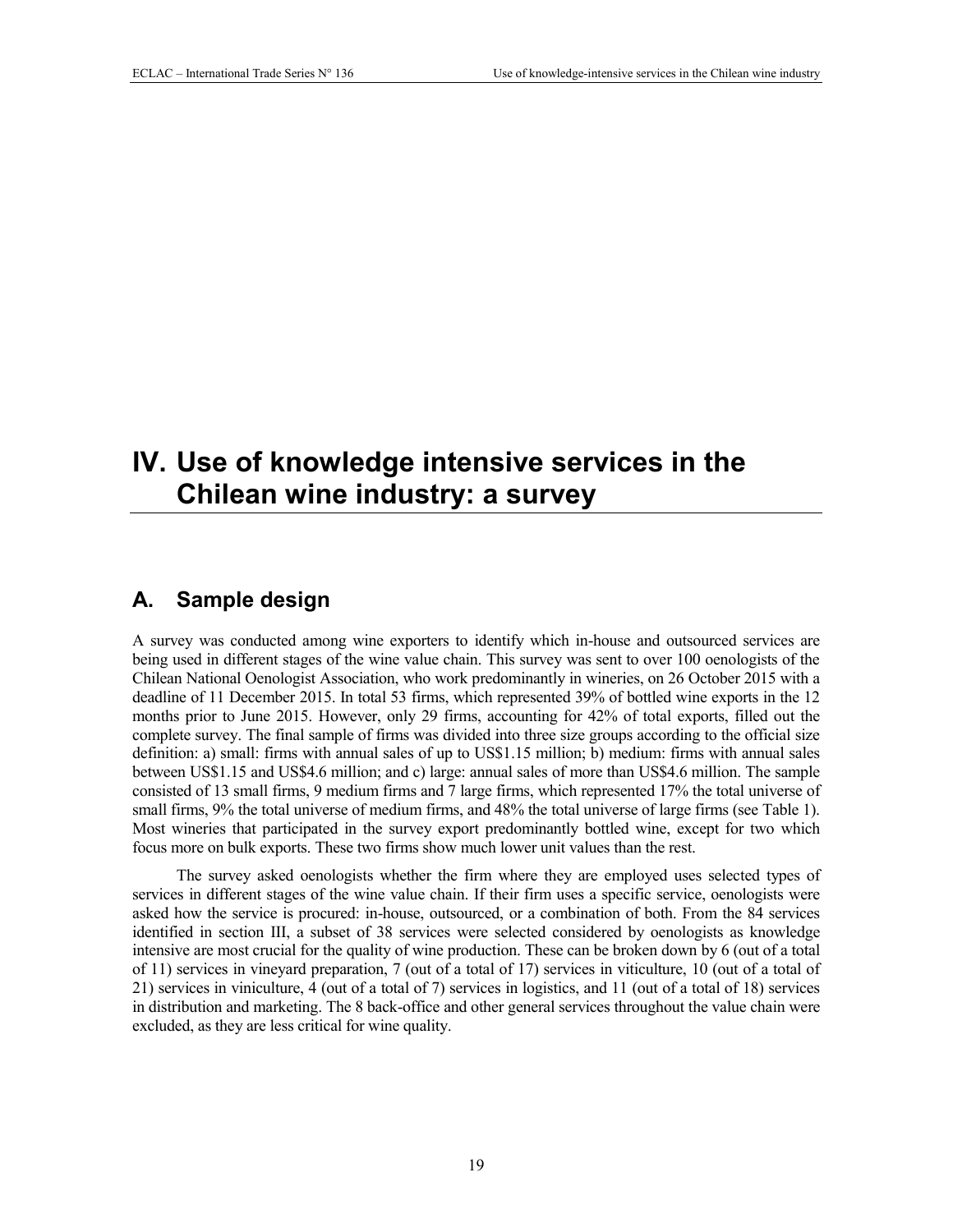<span id="page-20-1"></span><span id="page-20-0"></span>

| Characteristics of wineries that participated in the survey, 2015 |                                      |                                                      |                               |                                                  |
|-------------------------------------------------------------------|--------------------------------------|------------------------------------------------------|-------------------------------|--------------------------------------------------|
| Firms                                                             | Share of bottled<br>wine exports (%) | Share of bottled<br>wines exports of<br>subgroup (%) | Unit value<br>(US\$ per case) | Bottled wine (share of<br>the firm's exports (%) |
| Large                                                             |                                      |                                                      |                               |                                                  |
| $\mathbf{1}$                                                      | 20.81                                | 30.2                                                 | 21                            | 92.0                                             |
| $\overline{\mathbf{c}}$                                           | 4.37                                 | 6.3                                                  | 20                            | 98.4                                             |
| $\ensuremath{\mathsf{3}}$                                         | 2.16                                 | 3.1                                                  | 42                            | 97.5                                             |
| 4                                                                 | 1.56                                 | 2.3                                                  | 38                            | 96.9                                             |
| 5                                                                 | 1.54                                 | 2.2                                                  | 27                            | 98.5                                             |
| 6                                                                 | 1.50                                 | 2.2                                                  | 20                            | 93.5                                             |
| $\overline{7}$                                                    | 1.25                                 | 1.8                                                  | 28                            | 92.3                                             |
| Sub-total                                                         | 33.19                                | 48.2                                                 |                               |                                                  |
| Medium                                                            |                                      |                                                      |                               |                                                  |
| $\mathbf{1}$                                                      | 0.46                                 | 1.7                                                  | 33                            | 99.9                                             |
| $\overline{\mathbf{c}}$                                           | 0.43                                 | 1.6                                                  | 25                            | 100.0                                            |
| 3                                                                 | 1.46                                 | 1.5                                                  | 21                            | 92.4                                             |
| 4                                                                 | 0.87                                 | 0.9                                                  | 45                            | 99.9                                             |
| 5                                                                 | 0.23                                 | 0.9                                                  | 36                            | 100.0                                            |
| 6                                                                 | 0.17                                 | 0.6                                                  | 17                            | 99.1                                             |
| $\boldsymbol{7}$                                                  | 0.15                                 | 0.5                                                  | 27                            | 78.6                                             |
| 8                                                                 | 0.14                                 | 0.5                                                  | 27                            | 99.1                                             |
| 9                                                                 | 0.14                                 | 0.5                                                  | 27                            | 100.0                                            |
| Sub-total                                                         | 4.04                                 | 8.7                                                  |                               |                                                  |
| Small                                                             |                                      |                                                      |                               |                                                  |
| $\mathbf{1}$                                                      | 0.07                                 | 1.7                                                  | 19                            | 79.4                                             |
| $\overline{\mathbf{c}}$                                           | 0.06                                 | 1.5                                                  | 37                            | 100.0                                            |
| 3                                                                 | 1.50                                 | 1.5                                                  | 36                            | 98.8                                             |
| 4                                                                 | 0.06                                 | 1.5                                                  | 77                            | 100.0                                            |
| 5                                                                 | 0.04                                 | $1.1$                                                | 40                            | 100.0                                            |
| 6                                                                 | 0.04                                 | 0.9                                                  | 8                             | 62.0                                             |
| 7                                                                 | 0.03                                 | 0.8                                                  | 25                            | 100.0                                            |
| 8                                                                 | 0.01                                 | 0.2                                                  | 18                            | 24.7                                             |
| 9                                                                 | 0.01                                 | 0.1                                                  | 28                            | $1.0\,$                                          |
| $10\,$                                                            | 0.00                                 | 0.1                                                  | 15                            | 0.3                                              |
| 11                                                                | 0.00                                 | $0.0\,$                                              | 90                            | 100.0                                            |
| 12                                                                | $\overline{\phantom{a}}$             | 7.4                                                  | $\mathbf 5$                   | $0.0\,$                                          |
| 13                                                                | 0.02                                 | 0.5                                                  | 63                            | 100.0                                            |
| Sub-total                                                         | 1.85                                 | 17.4                                                 |                               |                                                  |
| <b>TOTAL</b>                                                      | 39.08                                |                                                      |                               |                                                  |

| Table 1                                                           |  |  |
|-------------------------------------------------------------------|--|--|
| Characteristics of wineries that participated in the survey. 2015 |  |  |

Source: Elaborated by the authors on the basis of the survey results.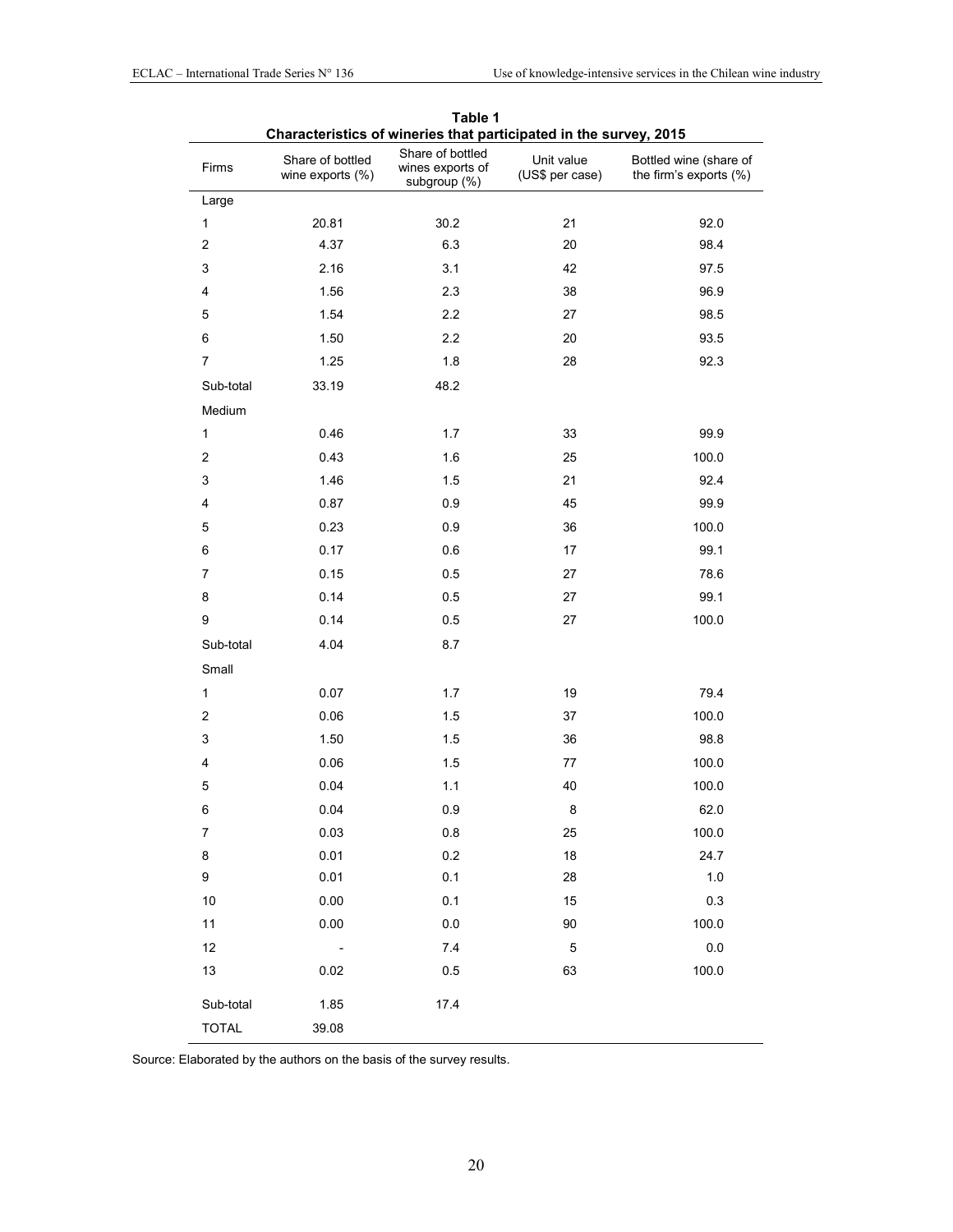## <span id="page-21-0"></span>**B. General outcomes**

Out of a total of 38 different types of knowledge-intensive services, wine firms fully outsource about the same share (34%) as they fully produce in-house (32%). Another 15% of the services are provided using a combination of outsourcing and in-house provision. This general pattern hides substantial differences between segments of the value chain.

With the exception of logistics being mostly outsourced, the share of services outsourced decreases when moving down the segments of the value chain (see figure 2). In vineyard preparation, 68% of the services are fully or partially outsourced, whereas this share is about 30% in wine making, and marketing and distribution. The latter are the core competences of these firms and determine most of their commercial success. For the same reasons, the shares of in-house provision of services are greatest in these segments. These results confirm those of Fernandez-Stark and Bamber (2016).

<span id="page-21-1"></span>



Source: Elaborated by the authors on the basis of the survey results. Note: the number of services in each segment is listed in parentheses.

There is no clear relation between outsourcing and firm size. Overall, small and large firms fully or partially outsource about half of all services. On average, small firms proportionally outsource more than medium firms (34% vs. 29%), while large firms combine relatively more outsourcing and in-house production of services (21% vs. 16%). This is in part because large firms have more capabilities and personnel to coproduce services. Medium firms outsource slightly less than small and large ones.

These in-house and outsourcing patterns of services differ more by segment of the value chain rather than firm size. Between segments, the largest difference is between vineyards and distribution, where firms fully or partially subcontract 68% versus 34% of the services, respectively. The largest difference in outsourcing patterns between large and small firms is the distribution and marketing segment (52% versus 27%, respectively). Outsourcing patterns between large and small firms are most similar in the first two segments (vineyard preparation and grape production) (see figure 4).

Large firms subcontract proportionally more than small firms in marketing and distribution and vineyard preparation, whereas the opposite is true in wine making and logistics. Subcontracting behaviour of medium firms lies in between large and small firms in distribution and sales, whereas in other sectors (grape production and wine making) they subcontract comparatively less than both small and large firms.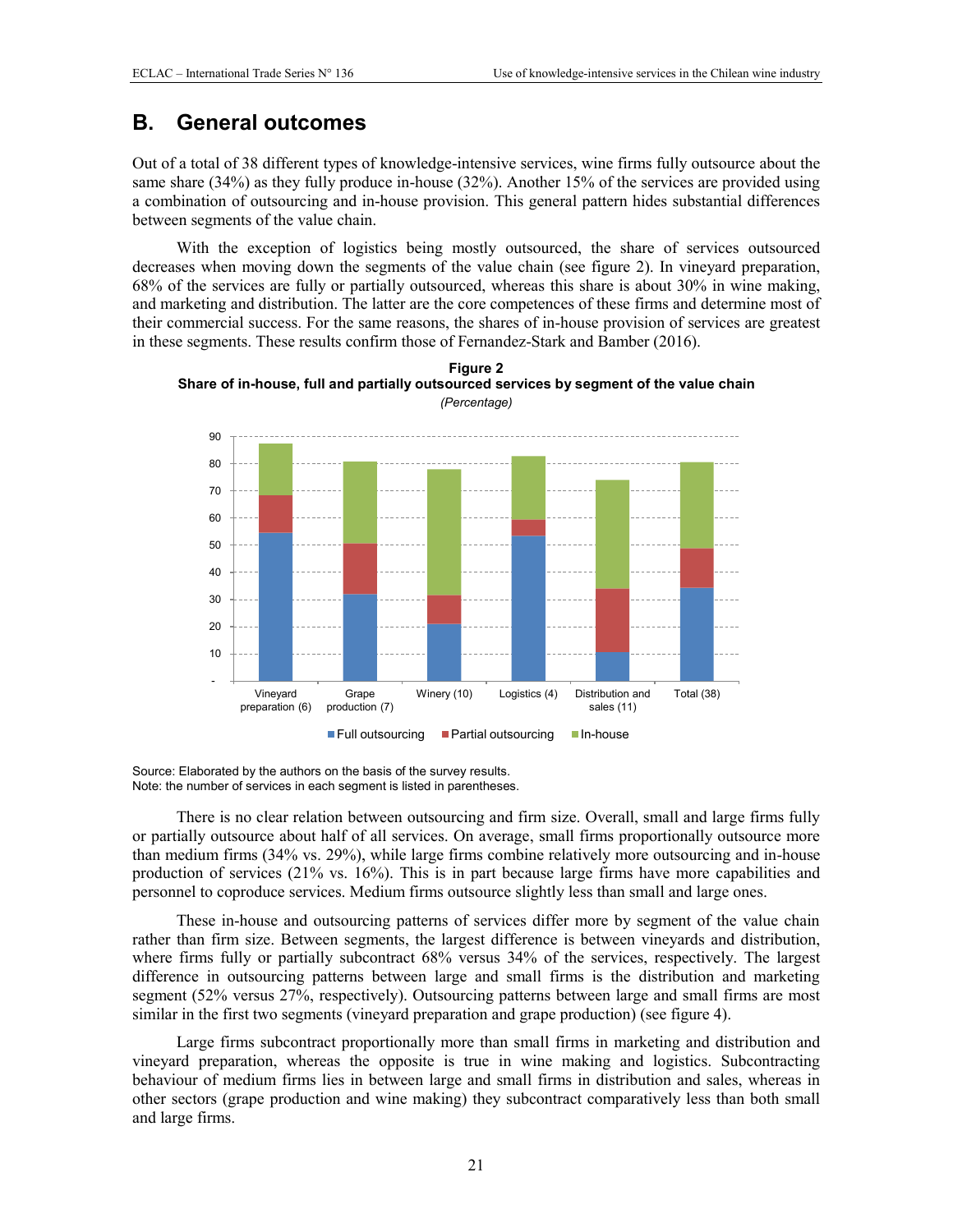The in-house services production patterns of services largely reflect the flipside of the outsourcing patterns. In large and medium firms, most in-house services are produced in wine making, being the most strategic segment of the value chain (more than half of total services). Small firms provide most in-house services in distribution and marketing (38%), followed closely by wine production (35%). Large and medium firms provide the least in-house service in vineyard preparation (14% and 24%, respectively), whereas medium firms have the least in logistics (17%).

<span id="page-22-2"></span>



Source: Elaborated by the authors on the basis of the survey results.

### <span id="page-22-0"></span>**C. Detailed results of the surveys**

### **1. Vineyard site preparation**

<span id="page-22-1"></span>Outsourcing rates of services in vineyard preparation are the highest of all segments of the value chain. This is no surprise, as these services are needed only once at the start of operations (one-off). The main motivations for outsourcing are cost reduction linked to the low use of these services, internal economies of scale and access to specific knowledge. Most subcontracting is done for the installation of irrigation equipment and topographical studies.

Subcontracting is high across the board in all firms in this segment, although partial outsourcing increases with firm size. Also, there are differences between size-groups regarding specific services. Large firms subcontract proportionally more climate studies and soil surveys, whereas small ones outsource more in irrigation and in subsoiling and land movement. In-house production is small in this segment, except for climate studies by medium firms, subsoiling and land movement by large and medium firms, and soil surveys by medium firms (see figure 4).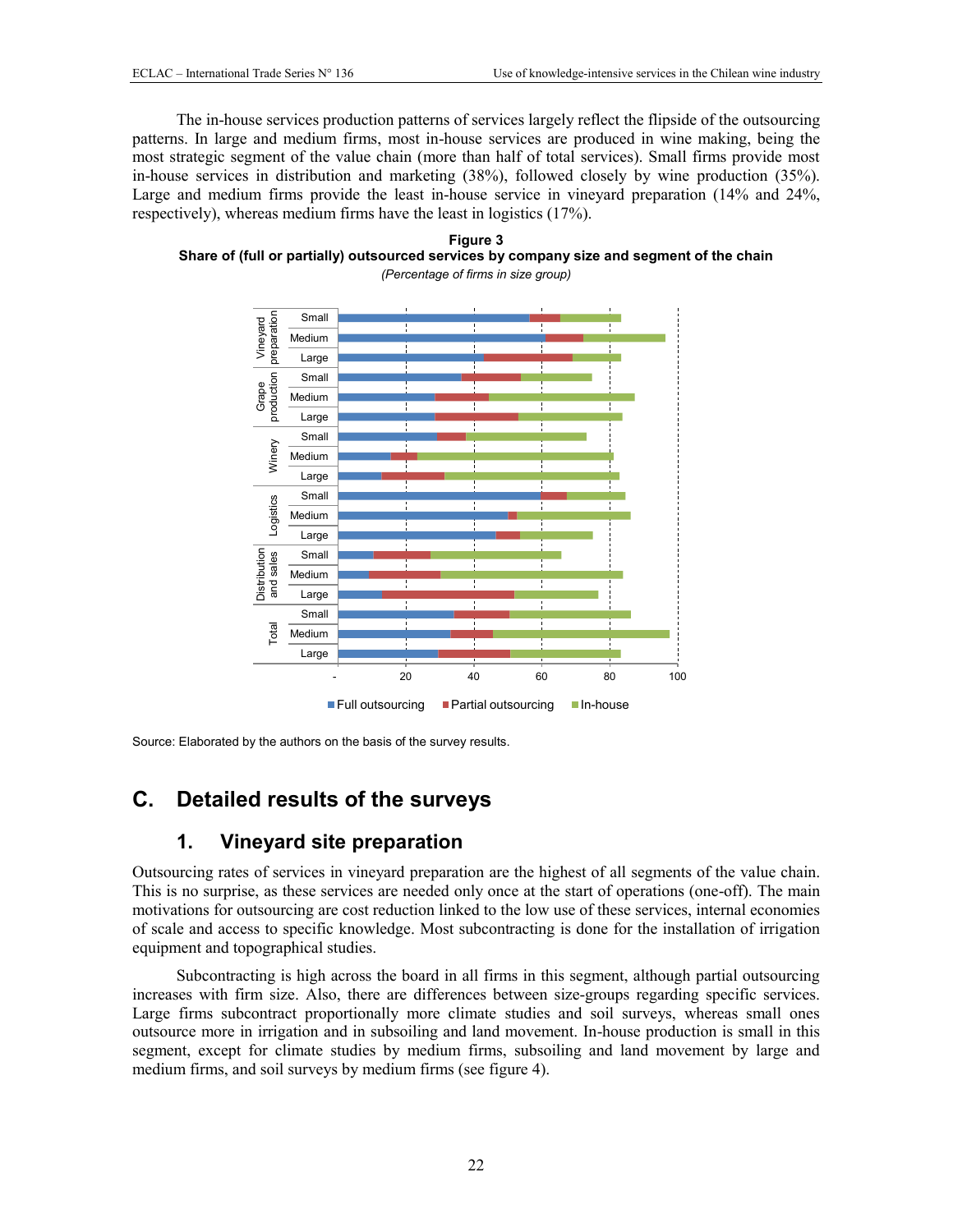<span id="page-23-1"></span>

### **Figure 4 Outsourcing of vineyard preparation services by firm size, 2015**

Source: Elaborated by the authors on the basis of survey results.

Climate and topography studies: Medium size firms are those that most fully subcontract this service. Large firms mix subcontracting and in-house provision, in part because they have built internal historical records facilitated by having more personnel.

Installation of irrigation equipment: This service is mostly outsourced by most firms in all size categories, while some combine it with in-house provision. No firms produce this service exclusively inhouse, suggesting the high level of expertise required for the design and installation of this service and the single use character of this service. Moreover, Chile has a large number of specialized firms in this area. Most employ agricultural engineers, who are specialized in water needs of crops, irrigation efficiency and "fertirrigation" (simultaneous application of water and fertilizers through irrigation). Water shortage for more than 8 years in Chile and competition for subsoil water rights has increased cost and pressured wine producers to contract specialized knowledge.

Leveling, movement and subsoiling: is done by large firms mostly in-house or together with subcontractors, but never exclusively by third parties. This reflects the fact that most large vineyards have their own specialized equipment for this type of work. Small firms outsources this service the most, while medium firms use a combination of in-house production, full and partial outsourcing.

Soil analysis and surveys: The three firm size groups either subcontract this service or produce it through a mix of outsourcing and in-house. Large firms are the category that mostly combines full and partial subcontracting. In contrast, 44% and 23% of medium and small firms, respectively, perform this analysis in-house due to cost constraints.

### **2. Grape production**

<span id="page-23-0"></span>Firms outsource on average half of the services in this segment, compared to more than two-thirds in vineyard preparation. The most subcontracted service by firms is the use of plant material for new plantations (85% on average), whereas the least subcontracted is frost control services. Most services in grape production are produced through a combination of in-house provision together with subcontracting, except for precision agriculture because of its high knowledge intensity.

Large firms coproduce more services together with subcontractors (partial outsourcing) compared to mediums and small firms across the board, while small firms fully outsource relatively more. However, these general patterns hide large differences between the two in individual services. Large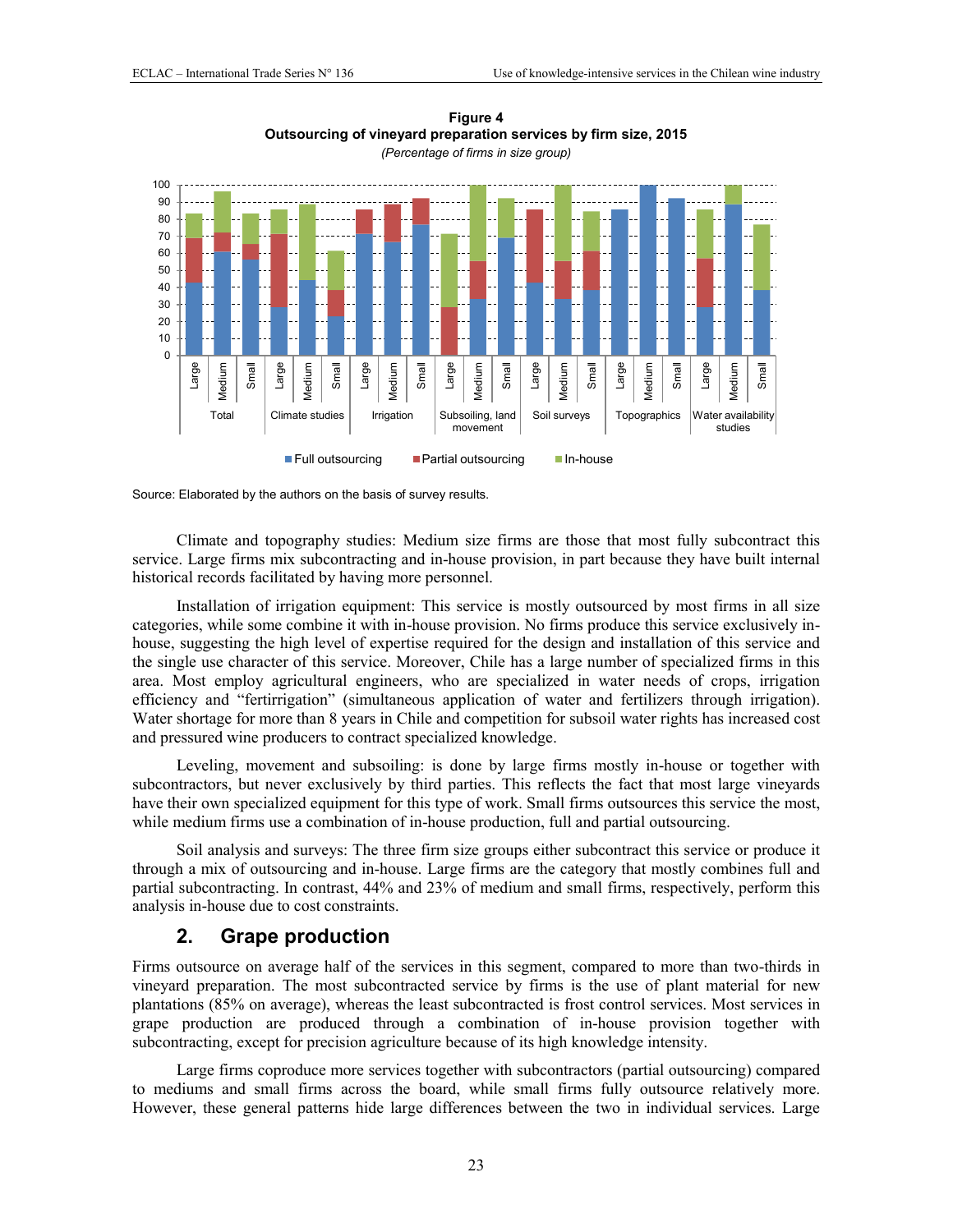ones subcontract proportionally more in experimental vineyards, probably because of a larger product variety, frost control, and precision agriculture. In contrast, small firms outsource relatively more agrometeorological stations and the rental of harvesting equipment, to reduce the high cost of these capital goods.

**Figure 5** 

<span id="page-24-1"></span>

Source: Elaborated by the authors on the basis of survey results.

Agrometeorological stations: are key to monitor weather conditions for wine production and therefore widely available in vineyards. This explains why about 62% of large and medium-sized firms and 15% of small firms concentrate this service in-house. More than half of small and one third of medium sized winegrowers also outsource this service, in part through a network of automated weather stations installed by multiple Associations of Winegrowers.

Frost control: is performed exclusively in-house by two thirds of medium firms, because these systems are already installed in their vineyards. Large firms use an equal proportion of in-house and outsourced services, which may be explained by the geographical location of some of their vineyards. For example, coastal vineyards with high average export price per wine case probably subcontract helicopters to control frost. Few small firms seem to subcontract or auto-produce this service.

Rental of harvesting equipment: is fully outsourced by 70% of small firms, 44% of medium sized firms, and 29% of large firms. Another 29% of large firms provide this service in-house, while the remaining share of large firms uses both modalities. Because of high production volumes, large firms use both owned and hired equipment for processing. Less than 10% of small firms own their equipment, due to high cost and little use throughout the year.

Precision agriculture services: the high knowledge intensity of this service explains why this service is fully outsourced across the board by all firms. A minor share of small winegrowers produces this service in-house using generic information, which is interpreted internally.

### **3. Wine production (viniculture)**

<span id="page-24-0"></span>The production of wine is the segment with the lowest degree of outsourcing of services within the whole value chain, and highest share of in-house provision. Firms mostly produce in-house the treatment of industrial liquid waste and hiring of personnel, and to a lesser extent labeling, IT services and tangential filters. The only services outsourced by more than half of the firms are testing (85% of the firms) and training of personnel (64%). More than 40% of firms outsource alcohol contents engineering, bottling and reverse osmosis.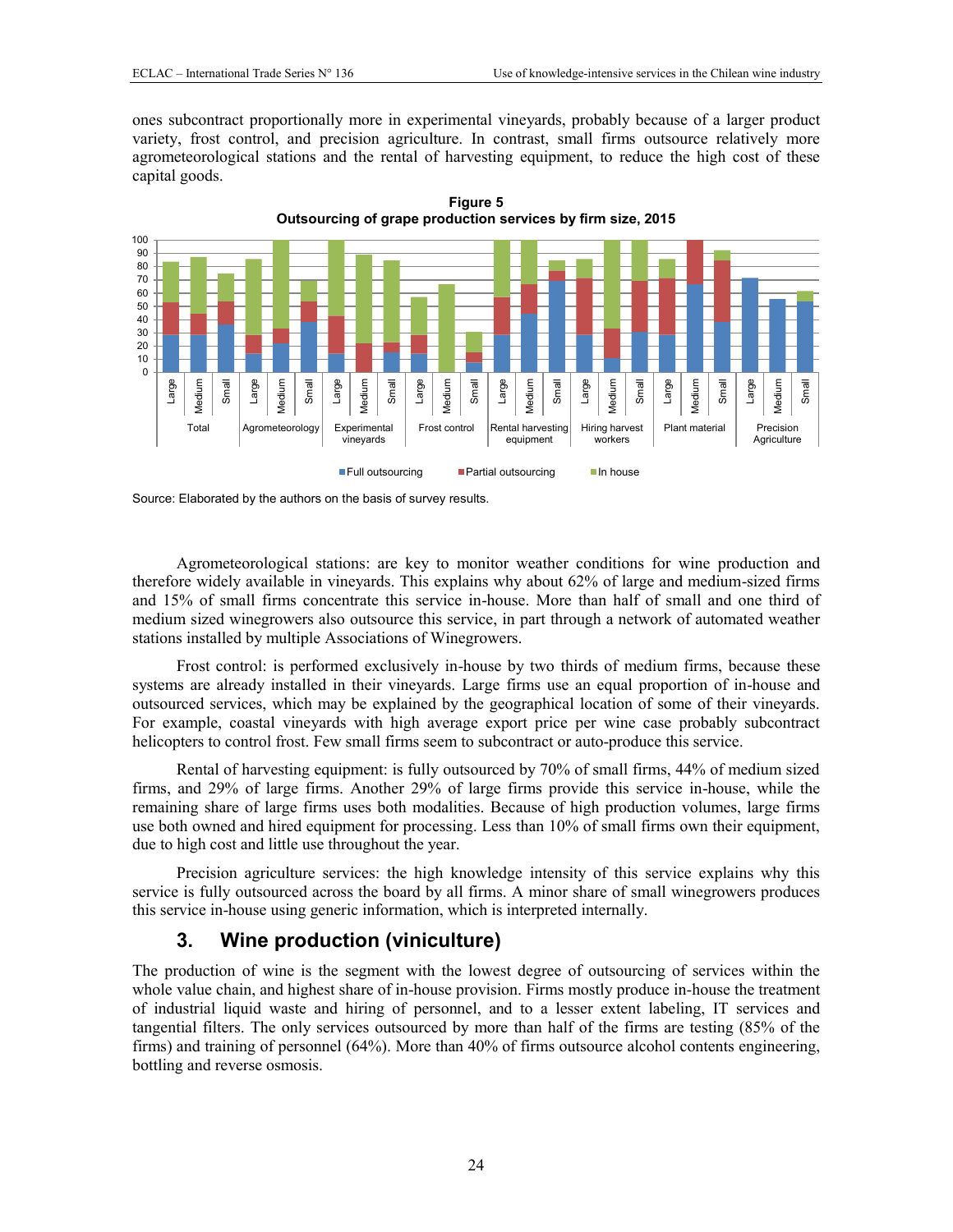As mentioned, the selection of new workers is mostly done in-house, but training is carried out through a combination of on-the-job training within the firm together with specialized external courses. For the latter, the wineries receive specific subsidies.

> **Figure 6 Outsourcing of wine production services by firm size, 2015**

<span id="page-25-0"></span>

 $\blacksquare$  Full outsourcing  $\blacksquare$  Partial outsourcing  $\blacksquare$  In-house

Source: Elaborated by the authors on the basis of survey results.

Large firms complement in-house provision of several services (bottling, hiring and training of personnel, and labeling) with outsourcing, in part to ensure the continuity of service delivery in peak production periods. As in other segments, partial outsourcing is the highest in large firms.

Alcohol contents engineering: the wine's alcohol contents needs to be adapted to legal restrictions in destination markets, the level of excise tax, and consumer preferences. Medium-sized enterprises are those that proportionally (56%) most outsource this service.

Bottling is done in-house by 89% of medium firms and almost one third of large firms. In addition, half of the large companies combine their own facilities with sub-contracting, which may be explained by the fact that their own facilities are insufficient to process their large production volumes. Half of the small wineries and 14% of the large ones fully outsource bottling services.

Labeling services follow a similar pattern as bottling regarding the shares delivered in-house, outsourced or a combination of both. Compared to bottling, a lower share partially outsources this service, whereas a higher share of large companies fully outsources, probably because of the strategic importance of the label for sales. Almost 90% of midsize wineries and 46% of small firms fully do the labeling in-house, probably due to cost constraints.

Reverse osmosis services has the same goal as alcohol contents engineering, partly through changing the sugar contents in the grape juice before fermenting. The degree of in-house production is positively related and the degree of outsourcing negatively with firm size.

Tangential filtering services is a recent technique that spread rapidly due to its easy use, speed and lack of waste generation, which has largely displaced the earth filters previously used for finishing wines prior to bottling. In large wineries, this task is carried out fully in-house, while about one third of small and medium wineries outsource this service. This may be due to the high initial investment involved in the purchase of a tangential filter

Treatment of liquid industrial waste is done mostly in-house in all groups of firms, and totally in medium wineries. Some small and large wineries also outsource this task. When this liquid waste meets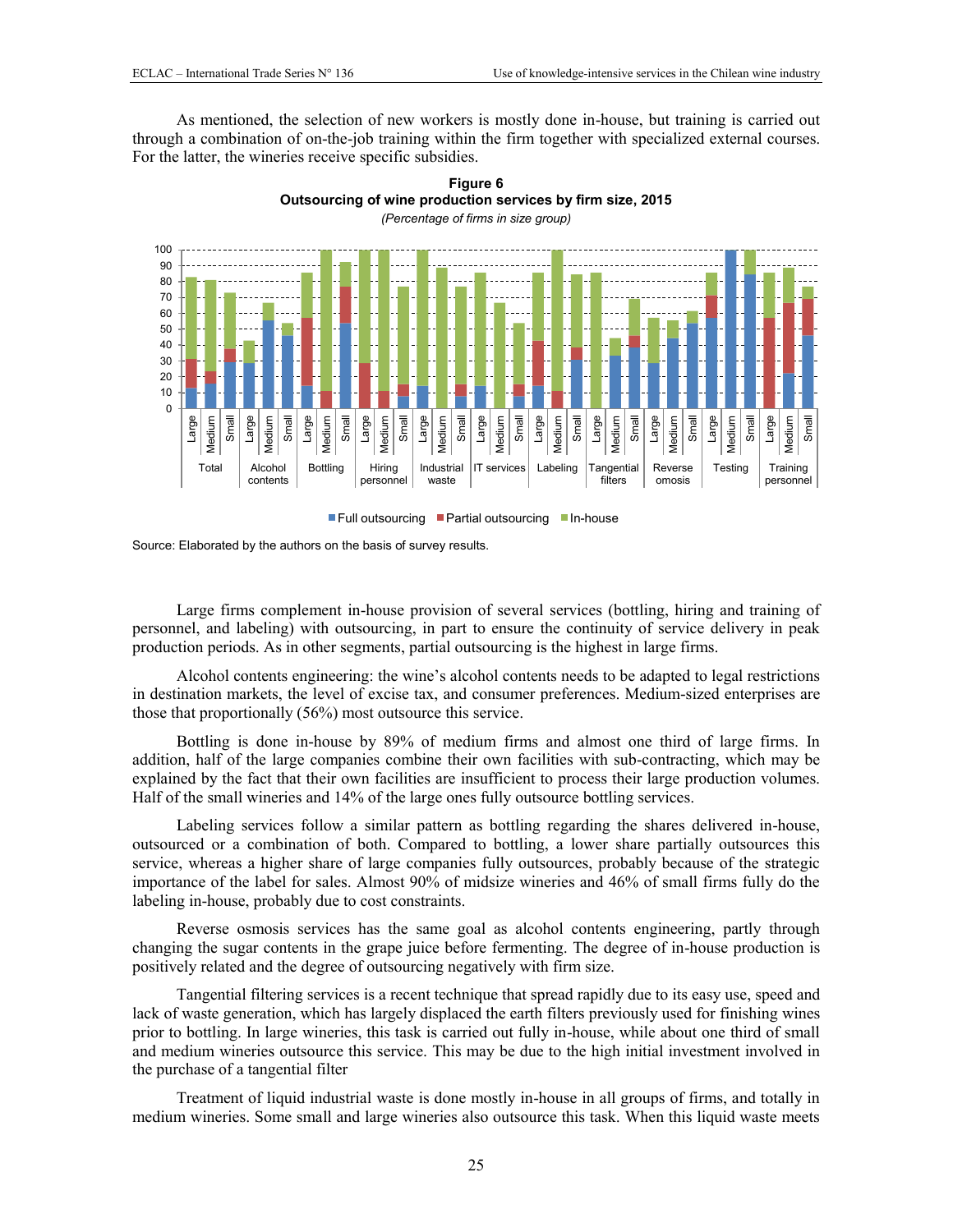the volume and chemical contents requirements by the government, this group of firms dumps the waste into the local sewerage network.

### **4. Logistics**

<span id="page-26-0"></span>Being a general service with relatively little impact on wine quality, logistics is the segment with the highest degree of outsourcing by all groups of firms. Both, export documentation and maritime transport, are the most outsourced services in this segment. In contrast, more than half of large and medium firms prepare customs and shipping procedure in-house.

<span id="page-26-2"></span>



<span id="page-26-1"></span>Source: Elaborated by the authors on the basis of survey results.

### **5. Distribution and marketing**

In combination with wine making, this segment is the most crucial for the international wine positioning. For this reason, 40% of all firms in this segment of the value chain produce these services exclusively in house, while another quarter combines in-house provision with outsourcing. Only 11% of all firms fully outsource this group of services. Services mostly produced in-house are those most associated to the wine brand, including hospitality, product development, public relations and social media. Catering to visitors and label design are the services that are proportionally most (by more than 50% of all firms) outsourced. This value chain also contains a high share of co-produced services, such as advertising, label design, public relations, website management and participation in wine fairs.

Advertising campaigns are prepared mostly in-house by midsize firms or through partial outsourcing by large firms. This mixed services delivery is preferably used for mass campaigns and/or for releases of exclusive brands. Some large wineries opt for full outsourced for specific campaigns in foreign markets. Small businesses sometimes partially outsource due to the lack of internal human resources specialized in these tasks.

Frequently wine is transported in bulk to destination markets and bottled upon arrival. This bottling is fully outsourced, except for some large wineries that established subsidiaries in those markets or own a share in local distributors.

Label design is done preferably by all large and medium firms using a mix of in-house and outsourcing, while relatively more small firms opt for full or partial outsourcing. Large wineries only fully outsource this service in the case of a new design to launch a new product, but perform this service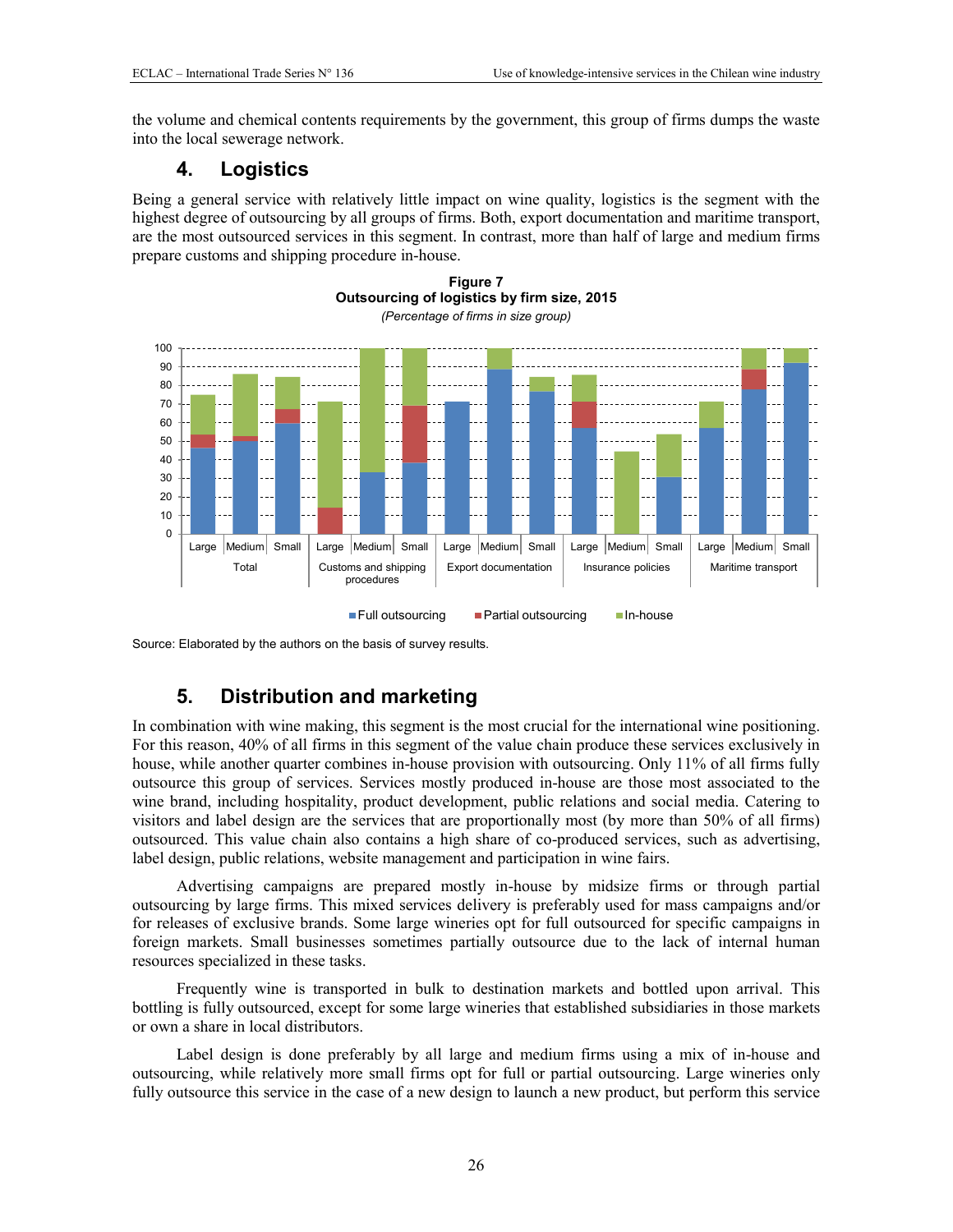<span id="page-27-0"></span>in-house when a product line is extended or renewed. A proportionally larger share (57%) of medium firms designs labels in-house.



**Figure 8 Outsourcing of distribution and marketing by firm size, 2015**  *(Percentage of firms in size group)* 

Source: Elaborated by the authors on the basis of survey results.

Product development is done either fully in-house or in combination with subcontractors, but rarely fully outsourced, in all three firm size groups. This is because of the strategic importance of this service for the wine brand.

Social media marketing is mostly done in-house by small and medium sized firms. Large wineries fully or partially outsource these services proportionally more as they have more funds to do so and because this form of marketing is very time consuming, as they are specific to the specific brands managed by the winery.

The participation in wine fairs is organized by about two thirds of medium firms in-house, compared to about 40% of the large and small wineries. About one third of each of the three size groups used a mixed mode of in-house and outsourcing. This is done in part through Wines of Chile, which reserves and prepares standard type of boots for wineries at international fairs.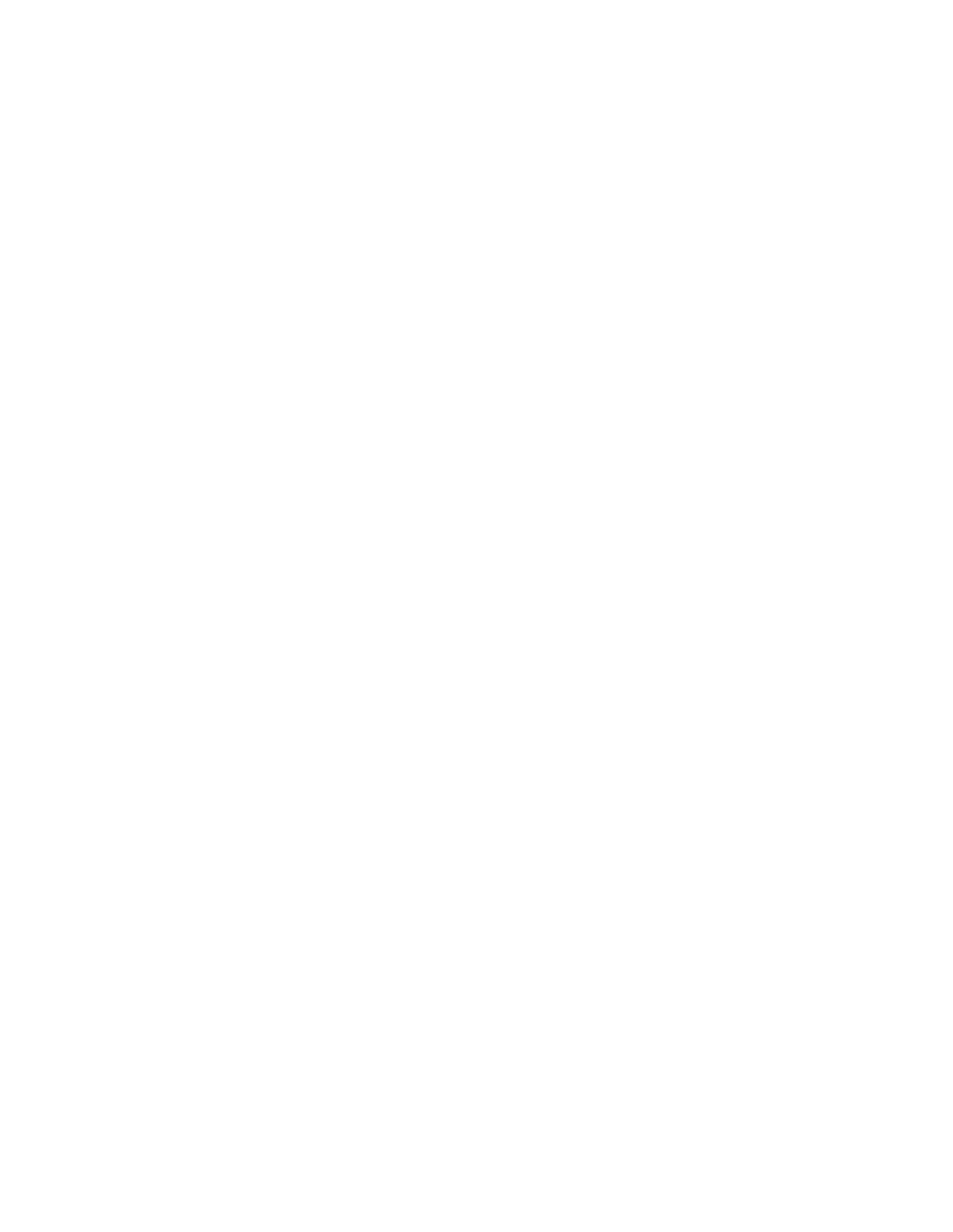# **V. Conclusions and future work**

Within less than two decades, Chile has become part of the world's largest wine producers and exporters. This good performance is reflected by the fast growth of value added and labour productivity of the wine industry since the 1990s. The wine industry also contributed to the expansion and modernization of other agricultural resource-based processing industries in the country, reinforcing the export-orientation of the Chilean economy.

This paper explores the key role of (knowledge intensive) services in the Chilean wine value chain. On the basis of a survey carried out in the context of this study, 80% of 29 wineries confirm they use intensively 38 different types of services across five segments of their value chain. They fully outsource about the same share (34%) as they fully provide in-house (32%), while another 15% is produced using a combination of both. The share of outsourced services falls when moving down the value chain, being highest in vineyard preparation and lowest in distribution and marketing. Moreover, small and large firms fully or partially outsource about half of all services, while medium firms outsource less. Knowledge intensive services are found in all five segments of the value chain, but the one that are most valued by the wine producers, according to the survey carried out in this study, are professional advice in vineyards and terroir, implementation of quality certifications, design and packaging, and assistance to international wine fairs and competitions. In sum, the service intensive character of the value chain may help to explain how Chile developed into the world's fourth largest exporter.

The sector is experiencing a high level of professionalism in which many providers are specializing to produce high quality services to small, medium and large wine makers. All these improvements have led to a process and product upgrading in the sector. At the start of the value chain, climate and topography studies, installation of irrigation equipment, and soil analysis are crucial to establish high quality vineyards. The best type of grape production is favored by services such as experimiental vineyards, frost control, plant material studies, and precision agricultural services. In wine production, the quality of wines is ensured through labaratory services, labeling, training of personnel and reverse osmosis services. The last two segments of the value chain are all about services. In logistics, transport and customs procedures play a central role. Finally, in distribution and marketing, a whole range of services play a crucial role to differentiate the product in the market and create customer loyalty, including advertisement, hospitality, public relations, social media, website design, and wine fairs.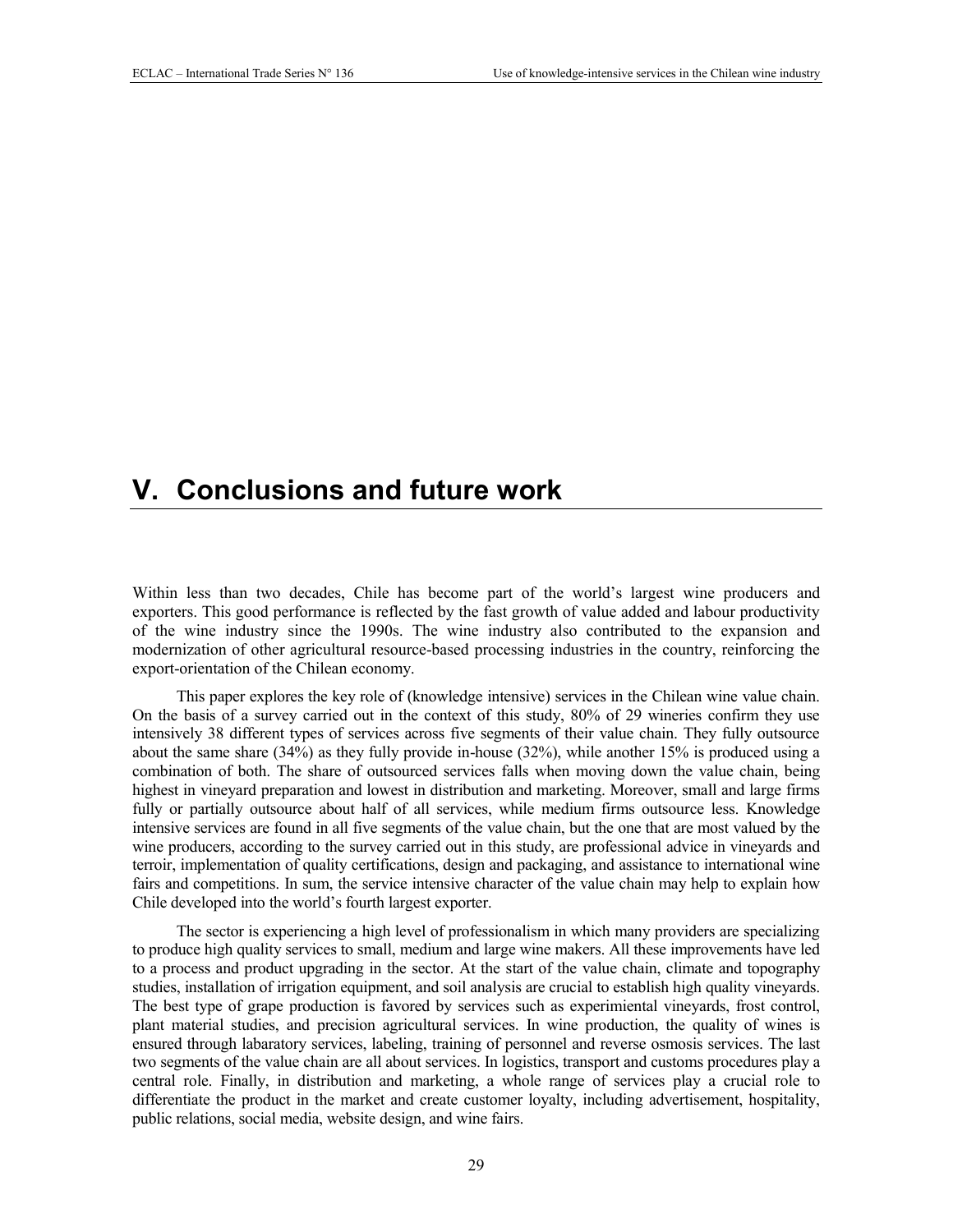The Chilean wine industry, though, should not take its export growth for granted for the future. The fact that it has completed the earlier phase of the wine technological revolution and that the service industry has developed accordingly does not mean that it is well prepared to meet future challenges and to sustain its export growth in the long term. In 2010, Wines of Chile presented its Strategic Plan for the next 10 years, aiming to become the leading New World producer of premium and sustainable wines by the year 2020, reaching an export value of US\$3 billion. However, in 2015 and 2016, total wine exports stagnated around US\$1.8 billion, despite growing volumes of exports This was due to *i*) falling unit values of wine exports, as exporters substituted bottled wine for bulk wine, and *ii*) increased international competition. To reach its export value target by 2020, Chile would require additional investments in R&D, innovation, marketing and branding to increase the quality and unit prices of its wines.

The experience of leading wine exporters such as France and Italy, but also Australia and the United States, shows that the presence of well-functioning sectoral and regional systems of innovation has been essential in helping wine producers to benefit from localized knowledge spillovers at the interfirm level, that is, from continuous endogenous innovation (both of a radical and of an incremental nature) able to counterbalance technological path dependency and lock-in phenomena (Cimoli and della Giusta, 2000). As the export success of the Chilean wine industry was far from predictable, it is crucial to investigate the extent to which radical changes that led to tangible improvements in product quality are going to be sustainable over time. In particular, this study looked specifically at the extent to which the success of Chilean wine exports can be ascribed to the use of services, which have allow wineries to improve their operations along the different stages of the value chain and which are going to be key in addressing the main challenges ahead.

In this context, this study can be extended in different directions. First, it would be interesting to ask firms which services they assess as most crucial for the export value and profitability. Second, they could indicate their motivations to outsource or provide in-house certain services. Third, it is important to assess the "quality" of support services firms in Chile, in terms of their national or foreign ownership, their market share, their share of certification, innovation intensity, and perception of users. Fourth, similar studies in other new world leading wine producers including Argentina New Zealand and South Africa, as well as in competitor countries such as Australia, could help to benchmark the results of this study and indicate which factors are most essential for increasing the value of wine exports.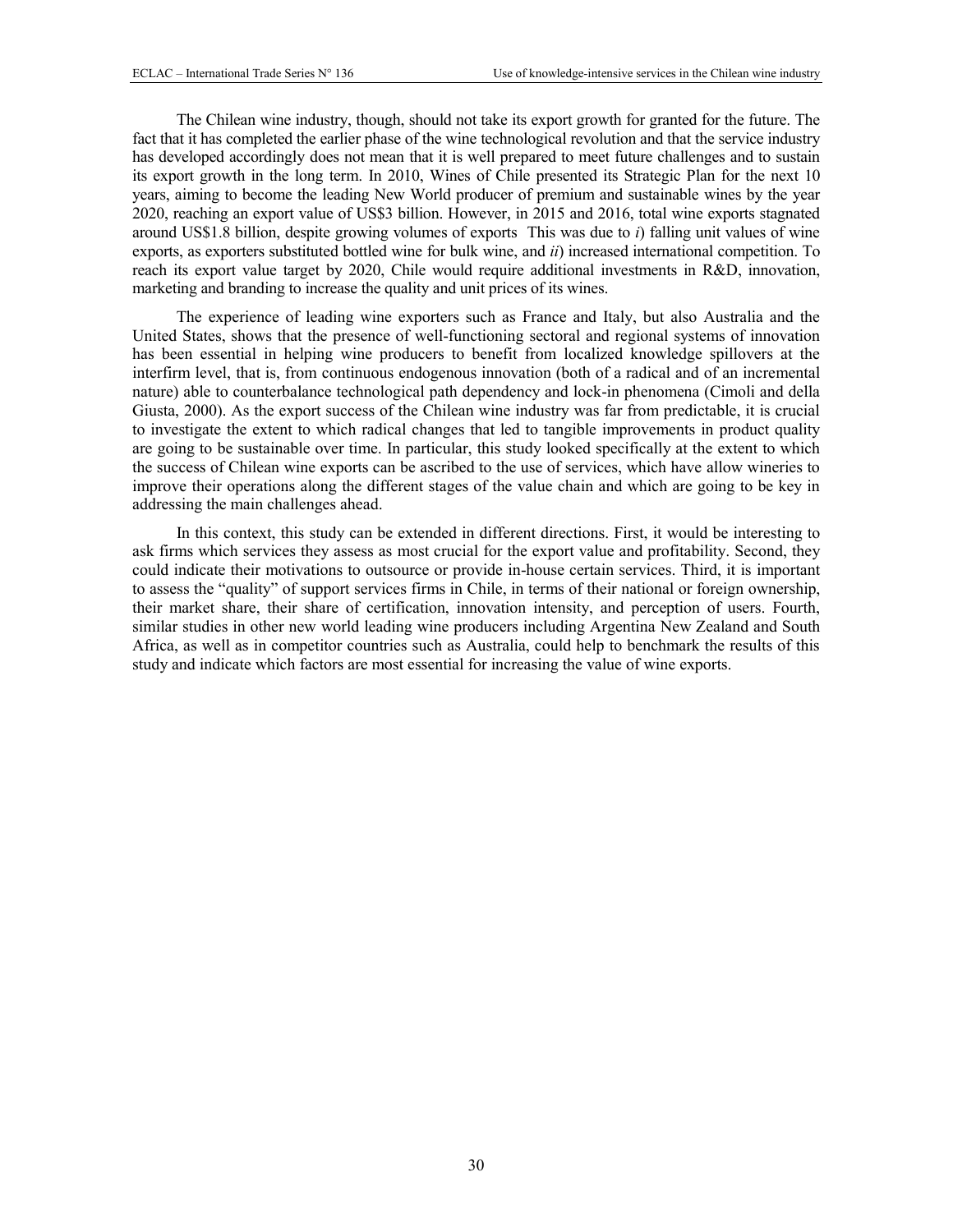# <span id="page-31-0"></span>**Bibliography**

- Abraham, K. G.; Taylor, S. K. (1993). Firm's use of outside contractors: Theory and evidence, NBER Working Paper, National Bureau of Economic Research
- Arvanitis, S.; Loukis, E. N. (2012). *Outsourcing* and firm performance—a comparative study of Swiss and Greek firms. Industrial and Corporate Change, dts032
- Berry, A.; Mulder, N.; Olmos, X. (2016), The Greening of Chilean Wineries Through Specialized Services; in: Jones, A.; Ström, P.; Hemerlin, B.; Rusten, G. (eds.): Services and the Green Economy, Basingstoke: Palgrave Macmillan.
- Bustos, J.S.; Torres, J.P.; Willington, M. (2007), "Propiedad Extranjera y Especialización Productiva en la Industria del Vino en Chile," ILADES-Georgetown University Working Papers no. 184, Ilades-Georgetown University, Universidad Alberto Hurtado/School of Economics and
- Cimoli, M. and della Giusta, M. (2000), The Nature of Technological Change and Its Main Implications on the National and Local Systems of Innovations, IIASA Interim Report, IR-98-029.
- Cusmano, L.; Morrison, A.; Rabellotti, R. (2010): Catching up trajectories in the wine sector: A comparative study of Chile, Italy, and South Africa. World Development, 38 (11), pp. 1588-1602.
- Farinelli, F. (2012), Natural Resources, Innovation and Export Growth: The Wine Industry in Chile and Argentina. Maastricht: Maastricht University.
- Farinelli, F. (2013), Business Innovation and Learning Dynamics in the Chilean and Argentine Wine Industries, American Association Of Wine Economists, AAWE Paper, No. 145,
- Fernandez-Stark, K.; Bamber, P. (2016): Wine Industry in Chile. In: Low, P.; Pasadilla, G.O. (eds.): Services in Global Value Chains: Manufacturing-Related Services. Singapore: APEC P olicy Support Unit, pp. 364-389.
- Giuliani, E. (2007), "The Selective Nature of Knowledge Networks in Clusters: Evidence from the Wine Industry", *Journal of Economic Geography*, 7, pp. 139-168. Mac Cawley and Contreras (2006)
- Kaplinsky, R. (2006), "Revisiting the Revisited Terms of Trade: Will China Make a Difference?", World Development, 34(6), pp. 981-995.Phillips, R. (2000), *A Short History of Wine*, Ecco, London.
- Low, P.; Pasadilla, G.O. (eds.): Services in Global Value Chains: Manufacturing-Related Services. Singapore: APEC Policy Support Unit, pp. 364-389.
- Mac Cawley, A. and Contreras, H. (2006), "Implementacion de un Modelo de Costos Abc en una Empresa Vitivinicola", Economía Agraria, Agrarian Economist Association (AEA), vol. 10, Chile.
- OECD (2014), Global Value Chains, Challenges, Opportunities and Implications for Policy, Report prepared for submission to the G20 Trade Ministers Meeting Sydney, Australia, 19 July 2014.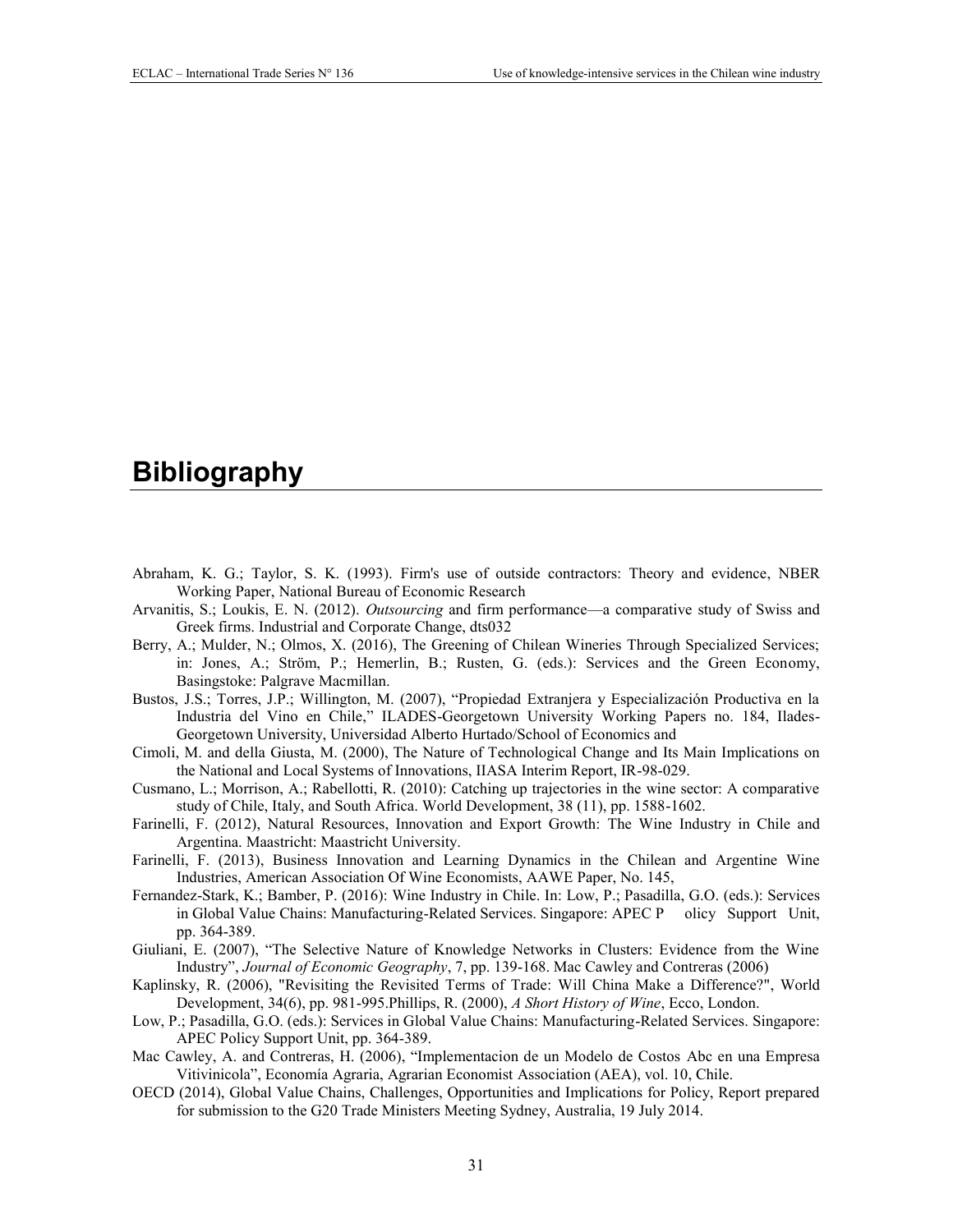OIV (2016), "Global Economic Vitiviniculture Data for 2015", OIV Annual Conference, 2016.

Phillips, R. (2000), *A Short History of Wine*, Ecco, London.

SAG (2016), Cadastro vitivinícola nacional 2015, ODEPA.

Vergara, S. (2001), "El mercado vitivinícola mundial y el flujo de inversión extranjera en Chile", ECLAC, *Serie Desarrollo Productivo*, no. 102, Santiago de Chile.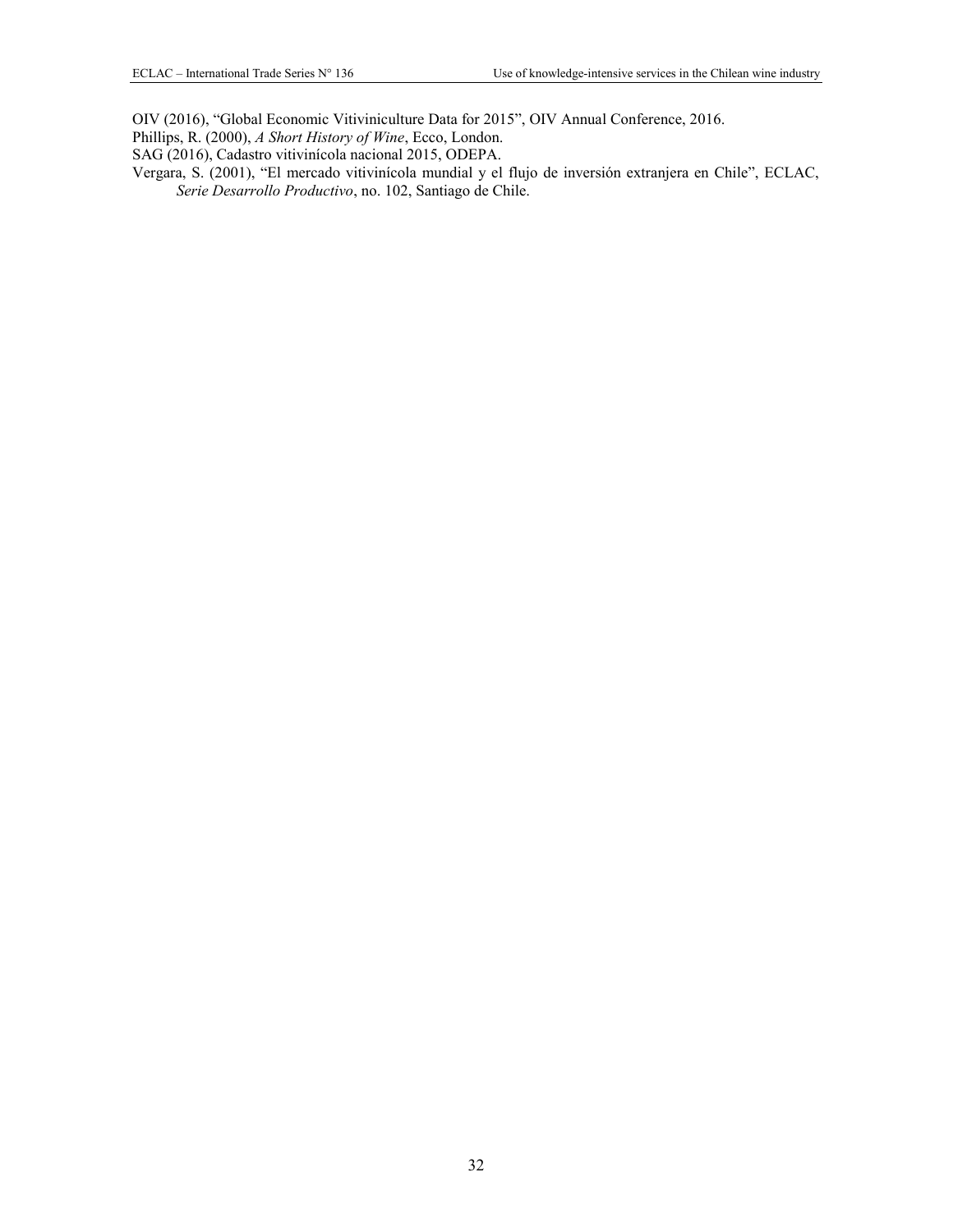# <span id="page-33-0"></span>**Annexes**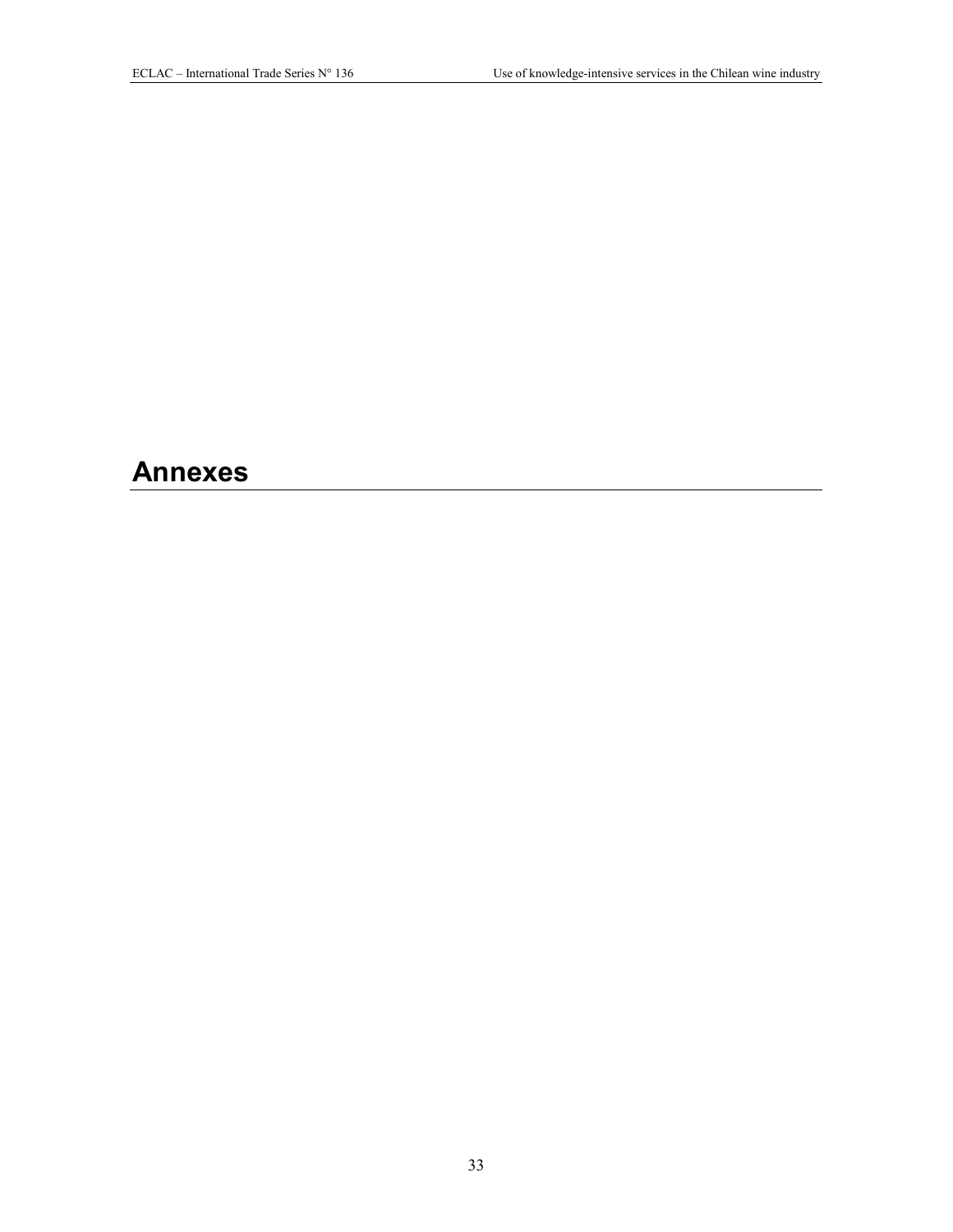# **Annex 1 List of services in wine value chain**

A total of 88 different types of services were identified in the wine value chain. Those marked in grey (38) have been included in the Survey.

| А  | Vineyard preparation                    | 14             | Certification of public phytosanitary standards |
|----|-----------------------------------------|----------------|-------------------------------------------------|
| 1  | <b>Climate studies</b>                  | 15             | Crush grape services                            |
| 2  | Installation of irrigation              | 16             | <b>Engineering services</b>                     |
| 3  | Leveling, movement and subsoiling       | 17             | Fermentation                                    |
| 4  | Soil surveys                            | 18             | Laboratory analysis                             |
| 5  | Topographical analysis                  | 19             | Research and development                        |
| 6  | Water availability studies              | 20             | Storage                                         |
| 7  | Electric grids                          | 21             | Traceability services                           |
| 8  | Genetic development                     | D              | Logistics                                       |
| 9  | Variety selection                       | 1              | Customs and shipping procedures                 |
| 10 | Vineyard planting                       | $\overline{2}$ | <b>Export documentation</b>                     |
| 11 | Wiring                                  | 3              | Insurance policies                              |
| в  | Wine grapes production (viticulture)    | 4              | Maritime transport                              |
| 1  | Agrometeorological stations             | 5              | Air transport                                   |
| 2  | <b>Experimental vineyards</b>           | 6              | Land transport                                  |
| 3  | Frost control                           | 7              | Temperature controlled containers               |
| 4  | Harvesting services                     | E              | <b>Distribution and Marketing</b>               |
| 5  | Hiring harvest workers                  | 1              | Advertising campaigns                           |
| 6  | Plant material for new plantations      | $\overline{c}$ | Bottling at destination                         |
| 7  | Precision agriculture                   | 3              | Catering services for visitors                  |
| 8  | Defoliations,                           | 4              | Hospitality                                     |
| 9  | Disease and plague control              | 5              | Label design                                    |
| 10 | Fertilizers                             | 6              | Lodging                                         |
| 11 | Harvesting equipment rental             | 7              | Product development,                            |
| 12 | Post-harvest quality controls           | 8              | <b>Public relations</b>                         |
| 13 | Pruning,                                | 9              | Social media management                         |
| 14 | Soil correction                         | 10             | Website hosting                                 |
| 15 | Specialized software                    | 11             | Wine fairs                                      |
| 16 | Vineyard management using IT            | 12             | Final points sales                              |
| 17 | Weed control                            | 13             | Importers                                       |
| C  | Wine making (Viniculture)               | 14             | Pricing policies                                |
| 1  | Alcohol contents engineering            | 15             | Specific promotion campaigns                    |
| 2  | <b>Bottling</b>                         | 16             | Tasting in sales points                         |
| 3  | Hiring temporary personnel              | 17             | Wholesalers                                     |
| 4  | Industrial waste treatment              | 18             | Wine competitions                               |
| 5  | IT services for winery management.      | F              | Services throughout the value chain             |
| 6  | Labeling                                | 1              | Accounting,                                     |
| 7  | Pressing with tangential filters        | $\overline{2}$ | Catering                                        |
| 8  | Reverse omosis                          | 3              | Cleaning                                        |
| 9  | Testing                                 | 4              | Finance                                         |
| 10 | Training temporary personnel            | 5              | Legal services                                  |
| 11 | Architects                              | 6              | Repair and maintenance                          |
| 12 | Certification of private standards      | 7              | Security                                        |
| 13 | Certification of origin of denomination | 8              | Social insurance                                |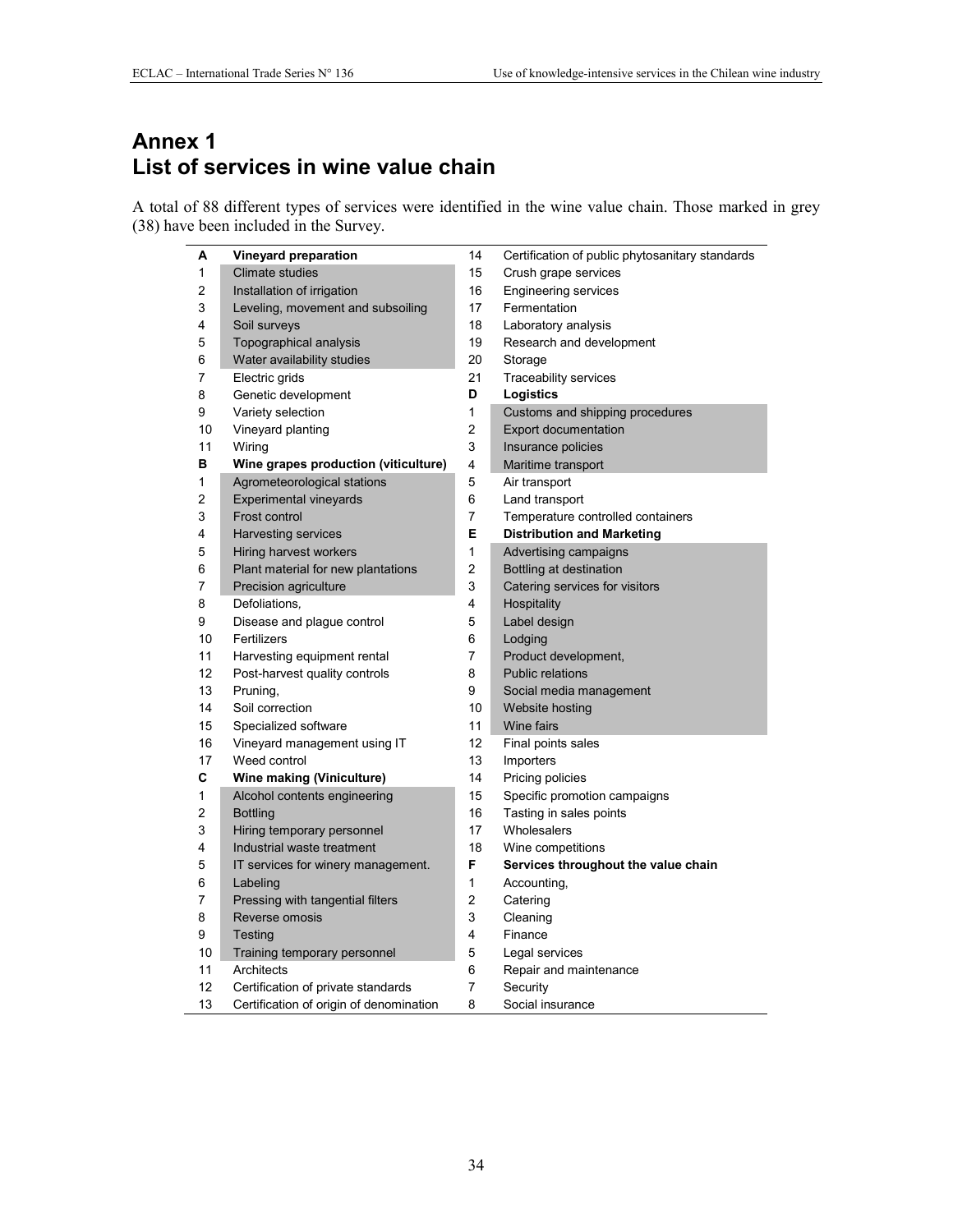# **Annex 2 Definitions of services in wine value chain**

Below a list is presented of the most important "services" in each segment of the value chains. In several cases, these services are combined with material inputs to provide critical inputs. Those marked with a \* were included in the survey to assess their presence and type of provision (in-house, outsourced or a combination of both).

### **1. Vineyard site preparation**

Climate studies seek to characterize a specific area in terms of heat accumulation, rainfall patterns, thermal oscillation, maximum and minimum temperatures, temperature variation, wind speed, relative humidity, among others. They are studies to assess the feasibility of establishing vineyards and obtain top quality wine grapes from the climate point of view.

Design of vineyard planting: the process by which the formation of barracks in the vineyard and the varieties that will be planted is planned, taking into account the specific conditions of soil and vineyard management tasks to be carried out.

Design and installation of irrigation equipment: is essential to provide the exact amount of water needed for the growth of the grape variety with an optimal combination of pulp and seed.

Genetic development of grapevine services is the study of how genes control the growth and development of grapevines throughout their life-cycle.

Levelling, movement and subsoiling: use of a tractor-mounted farm implement (subsoiler) for deep tillage, loosening and breaking up soil at depths to improve its fertility and water absorption.

Soil surveys analyze the soil according to its chemical, geological, mechanical, physical, and topographical characteristics. This includes performing physical-chemical and microbiological analyses, electrical conductivity, soil pits, characterization of soil series, texture, presence of impermeable strata, high water table, pathogen detection, etc.

Topographical analysis or land mapping is a set of operations performed on land with specialized tools to make a correct graphical representation or map. It helps to define the planting design because it gives an accurate idea of slope levels, which will allow us to define the direction of the rows depending on the required sun exposure. This service is also key to prepare the implementation of irrigation systems.

Water availability studies: determine available water resources at a land site. These determine whether water could be a limiting factor in the establishment of a vineyard.

Wiring is the installation of wires to conduct the development of the vine.

### **2. Grape production**

Agrometeorological stations: installation designed to measure and record various meteorological variables on a regular basis. This data is used both for making weather predictions from numerical models to climate studies. The basic equipment consists of thermometer, thermographics, barometer, anemometer, hygrometer, rain gauge and tray evapotranspiration.

Defoliations is the removal of excess leaves on the vine work, which can interfere with normal ventilation and receiving sunlight in the canopy and generate biomass competes for nutrients that should be in the interest of the clusters.

Disease control: manual, mechanical or chemical techniques used in preventive or curative manner in order to minimize and/or stop the damage caused by diseases, mainly fungal and viral, of both the vine and grapes.

Experimental vineyards are plantations used for scientific experiments of new kinds of grapevines or different types of production methods.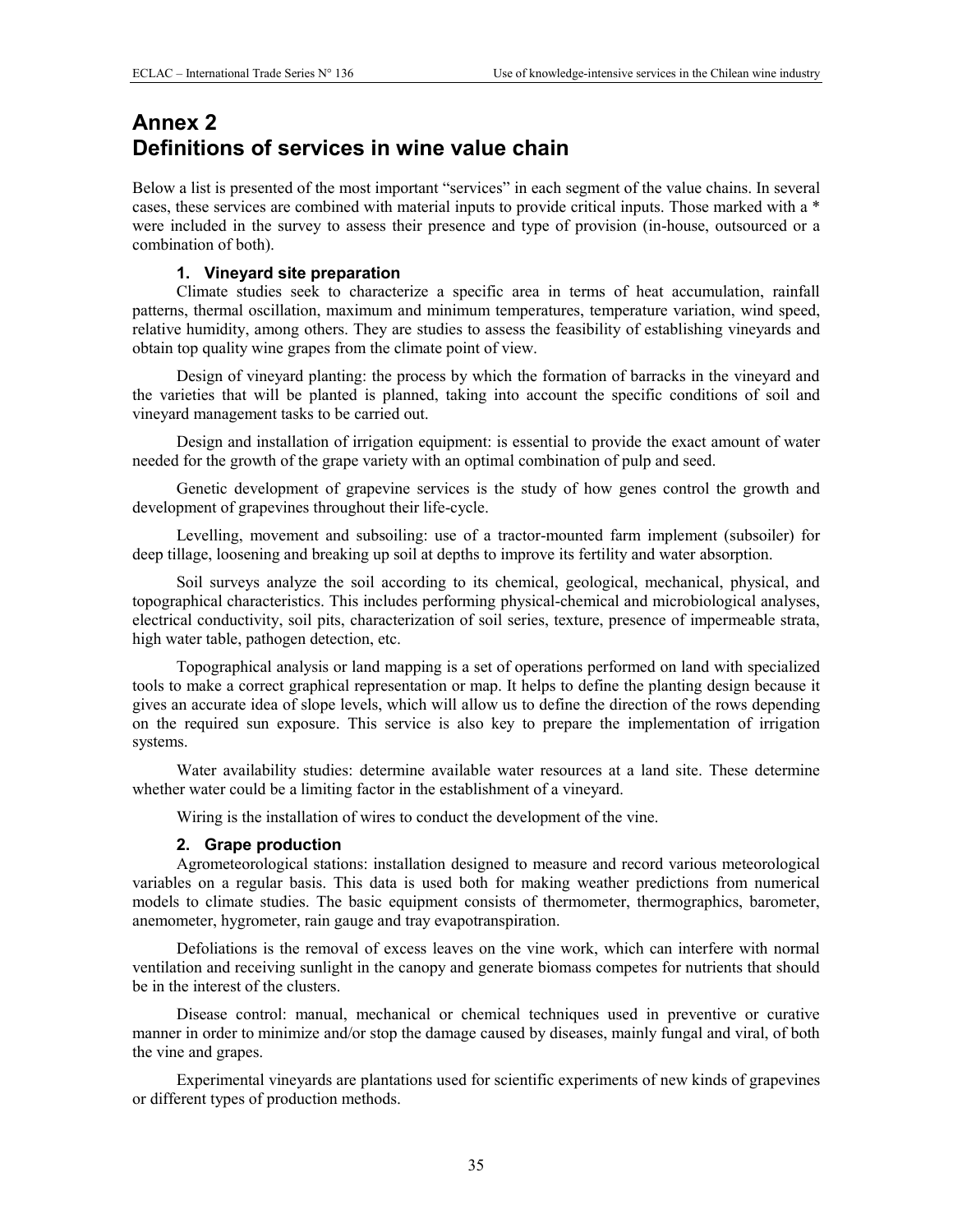Fertilizers: adding of macro and micronutrients necessary for the proper development of the vineyard.

Frost control: Set of measures implemented in vineyards, which aim to avoid and/or minimize the damage caused by frosts in spring, when the vines have already broken dormancy and rising temperatures have already triggered the bud sprouting.

Plague control: manual, mechanical or chemical techniques used in preventive or curative manner in order to minimize and/or stop damage caused by insects, birds or other animals of both vines and grapes.

Plant material for new plantations: This can be done through the use of cuttings from pruning, vine branches (branch that, without cutting of the vine, is buried to take root and produce new plant) or the purchase of certified nursery plants.

Precision agriculture services are the management of small plots within vineyards using big data and technology with different sources of data (on soils, crops, nutrients, pests, moisture, or yield) to maximimise profitability and environmental sustainability.

Pruning: practice of reducing the vegetative part of the vine to limit its natural growth and improve performance and quality of the grapes. This may be done by formation or production, depending on the stage of the vine. This is a key activity in a vineyard since it defines the level of production expected in the next season.

Recruitment of workers for wine season consist of providing temporary contracts for workers to assist in key tasks in the vineyards, including grape harvesting.

Renting of harvesting equipment: harvesting of grapes using specialized rented equipment.

Soil correction: application of organic and/or inorganic elements, aimed at correcting a deficit or limiting conditions in the soil, which limit the growth of the vine.

Weed Control: manual, mechanical or chemical techniques used in preventive or curative manner aimed to avoid, stop or eliminate weed development affecting.the proper development of the vine.

### **3. Wine production (viniculture)**

Alcohol contents engineering in wine using specialized techniques such as reverse osmosis (nanofiltration) and rotating cone.

Bottling: process through which the wine is introduced into bottles and capping according to the type of closure defined for it (natural cork, synthetic cork, screw cap).

Hiring of (temporary) workers for winery season consist of providing temporary contracts for workers to assist in key tasks in the wineries.

Labeling: process through which a label is added to bottled wine, which contains distinctive design elements of the brand and legal information required by the target market. This process can be done immediately after bottling (entry level wines, varietals) or later after the wines have finished their aging process in cellars.

Laboratory analysis: chemical analysis aimed at determining the presence and concentration of some critical parameters in wine making, such as alcohol, acidity total volatile acid, tartaric acid, pH, free SO2, Total SO2, residual sugar, malic acid, lactic yeast count, microbiological count, among others.

Reverse osmosis services intervene in must (grape juice before being fermented) aimed to lower its sugar content.

Tangential filtering services remove fine particles suspended in the wine through a tangential filter.

Traceability and certification services ensure food safety and trace the origin of the grapes and the wine in a bottle. It is usually inserted into a global quality certification program in which a company participates.

Treatment of liquid industrial waste: procedures adopted to manage liquid industrial waste.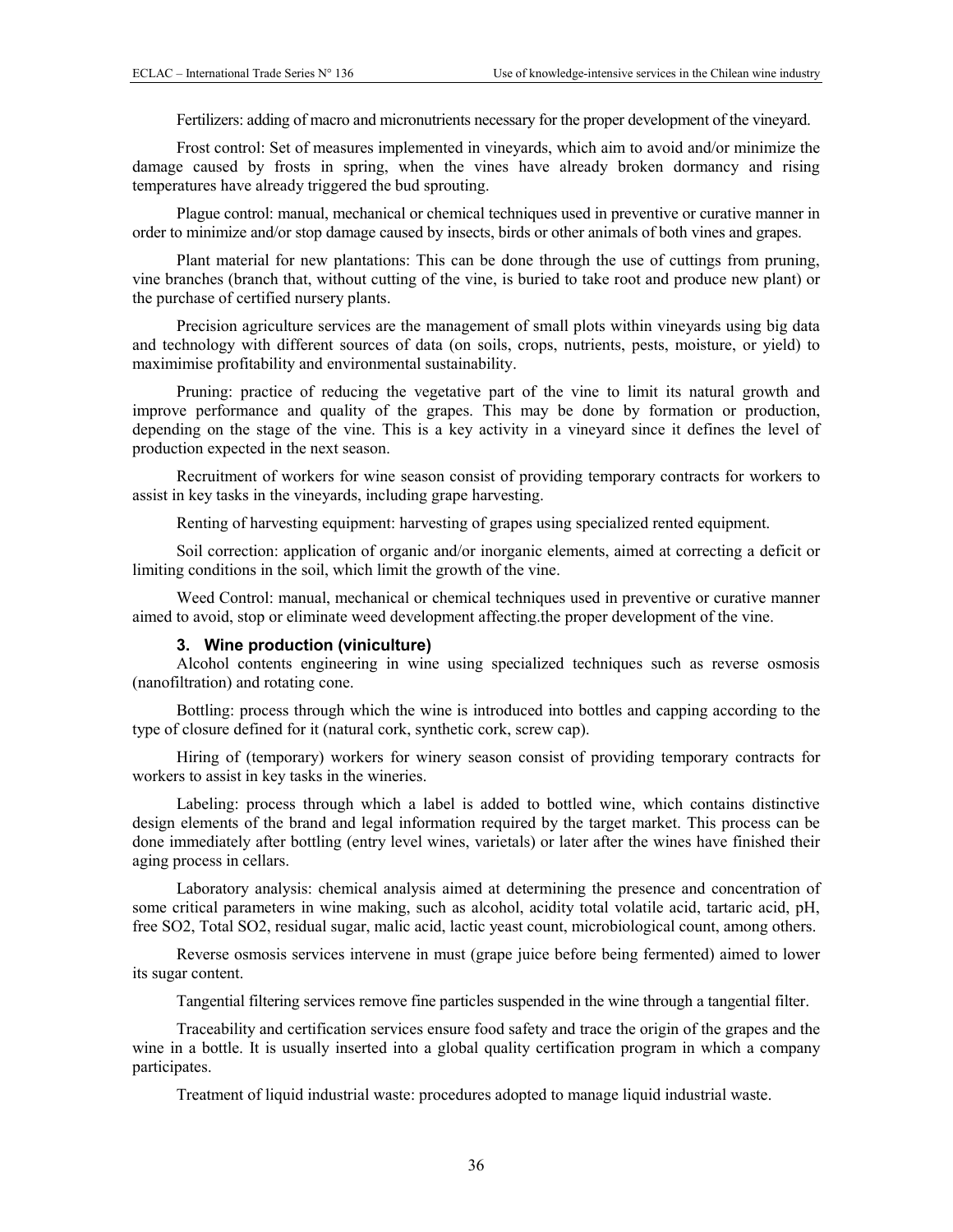Wine experiments: are trials in the winery aimed at elaborating wines with different characteristics or changing production methods.

Winery production management systems (such as Kupay and Red line): are software that allows the online monitoring of the complete winemaking cycle. These systems store current and historical information on grape receipts, blending, cellar operations, manufacturing status, barrel lot tracking, bulk wine receipts, supply chain and shipments, quality control and lab analyses.

### **4. Logistics**

Bottling in destination markets. process through which the wine is introduced into bottles and capping in the destination market.

Export certificates and documentation: chemical analysis should be performed by an outside laboratory duly accredited, which is required for the wine to be exported.

### **5. Distribution and marketing**

Advertising in mass and specialized media are activities aimed at attracting the attention of consumers about a brand. These activities include those conducted through print, TV, radio, social networks, roadside posters, placements, promotional mailings are, etc.

Hospitality and lodging: in-house visitor activities that seek to retain customers with a brand through generation of consumer experiences and personal attention that links them emotionally to a brand.

Label design: process through which a label is added to bottled wines, which contains, in addition to distinctive design elements of the brand, all legal information required to be marketed in the target market is incorporated. This work can be done immediately after bottling (entry level wines, varietals) or after the wines have finished their pre-sale aging process (higher grade wines).

Product development: process through which the product specifications are defined, including brand, varieties, qualities, formats, packaging, legal requirements, etc.

Promotion: is activities intended to publicize a country, region or type of product appeal to international consumers. These activities mainly target market is called "gate-keepers", such as: importers, distributors, wine critics and press. These activities include wine fairs, wine festivals, wine competitions, trade shows and road shows.

Public Relations are activities that seek to engage the target audience with the brand through generating events that can be converted into news. They improve knowledge about the target audience and the impact of the product, while at the same time they provide feedback on marketing strategies that enable future improvements in this area.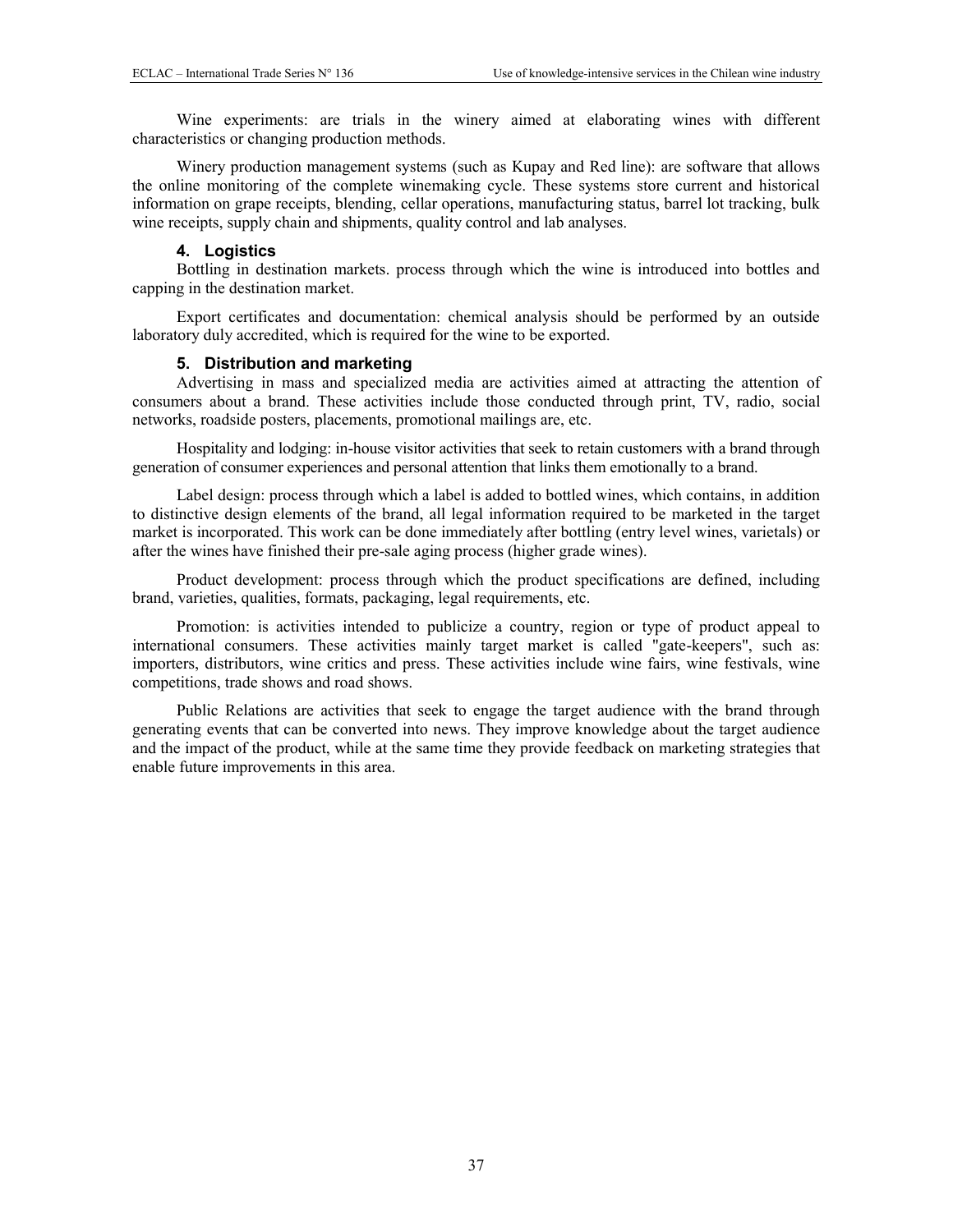

**Series:** 

### <span id="page-38-1"></span><span id="page-38-0"></span> $CL$   $R$   $C$ **International Trade.**

### <span id="page-38-2"></span>**Issues published**

### **A complete list as well as pdf files are available at**

### **www.eclac.org/publicaciones**

- 136. Use of knowledge-intensive services in the Chilean wine industry, Fulvia Farinelli, Karina Fernández-Stark, Javier Meneses, Soledad Meneses, Nanno Mulder and Karim Reuse, (LC/TS.2017/147), 2017.
- 135. Opciones para la convergencia entre la Alianza del Pacífico y el Mercado Común del Sur (MERCOSUR): la regulación de la inversión extranjera directa, Sebastián Herreros y Tania García-Millán (LC/TS.2017/81), 2017.
- 134. Ajustes en producción y empleo ante choques de magnitud al comercio: evidencias al nivel de firmas en Colombia, Lucas Navarro y Andrea Pellandra, (LC/TS.2017/79), 2017.
- 133. El impacto del comercio con China en los mercados laborales locales de Chile, Andrea Pellandra, (LC/TS.2017/54), 2017.
- 132. Asia-Pacific and Latin America: dynamics of regional integration and international cooperation, Akio Hosono, (LC/TS.2017/49), 2017.
- 131. La irrupción de China y su impacto sobre la estructura productiva y comercial en América Latina y el Caribe, José Durán Lima y Andrea Pellandra, (LC/TS.2017/6), 2017.
- 130. El acuerdo de Asociación Transpacífico (TPP) y el agro, Daniela Alfaro, (LC/TS.2017/4), 2017.
- 129. Crisis y debates sobre globalización en Europa y Estados Unidos: implicancias para América Latina, Osvaldo Rosales, (LC/L.4285), 2017.
- 128. The Pacific Alliance and its economic impact on regional trade and investment: evaluation and perspectives, José Durán Lima and Daniel Cracau, (LC/L.4272), 2016.
- 127. Estimación de empleo directo e indirecto asociado a las exportaciones de Ecuador a la Unión Europea, José Durán Lima y Sebastián Castresana. (LC/L.4264), 2016.